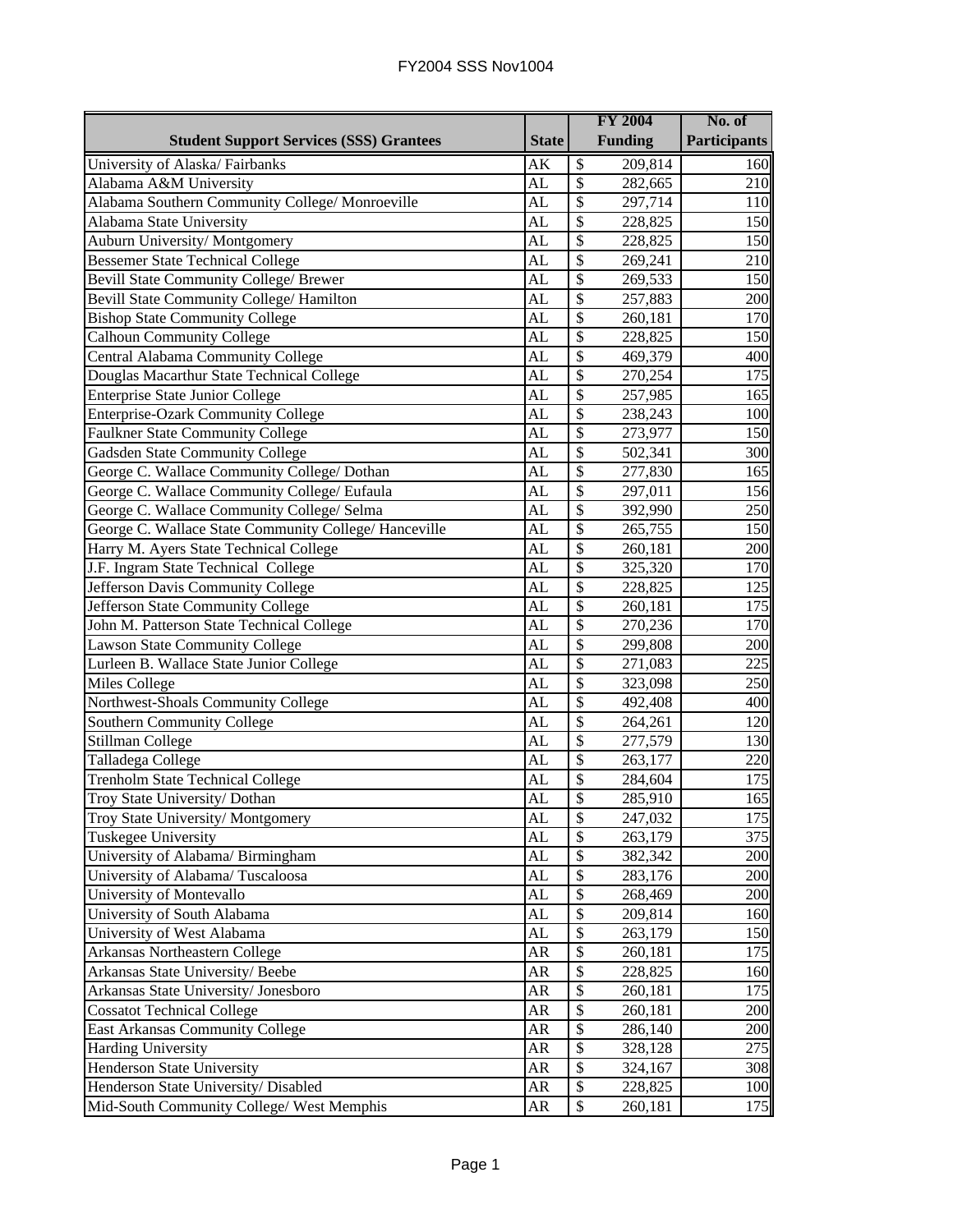| National Park Community College                           | AR                     | \$                       | 326,104 | 206 |
|-----------------------------------------------------------|------------------------|--------------------------|---------|-----|
| North Arkansas College                                    | AR                     | \$                       | 293,045 | 180 |
| <b>Ouachita Baptist University</b>                        | AR                     | \$                       | 270,202 | 156 |
| <b>Ouachita Technical College/ Malvern</b>                | <b>AR</b>              | \$                       | 237,607 | 200 |
| Ozarka College/ Melbourne                                 | AR                     | \$                       | 257,326 | 200 |
| Philander Smith College                                   | <b>AR</b>              | \$                       | 263,179 | 206 |
| Phillips County Community College/ Helena                 | <b>AR</b>              | \$                       | 290,847 | 257 |
| Rich Mountain Community College/ Mena                     | <b>AR</b>              | $\mathcal{S}$            | 294,102 | 216 |
| South Arkansas Community College                          | AR                     | \$                       | 263,167 | 165 |
| Southern Arkansas University/ Magnolia                    | AR                     | \$                       | 322,926 | 257 |
| University of Arkansas/ Community College at Hope         | <b>AR</b>              | \$                       | 260,182 | 200 |
| University of Arkansas/ Fayetteville                      | <b>AR</b>              | \$                       | 324,561 | 308 |
| University of Arkansas/ Little Rock                       | AR                     | \$                       | 331,948 | 282 |
| University of Arkansas/ Monticello                        | <b>AR</b>              | \$                       | 205,119 | 140 |
| University of Arkansas/ Pine Bluff                        | AR                     | \$                       | 381,841 | 308 |
| University of The Ozarks                                  | AR                     | \$                       | 253,921 | 180 |
| American Samoa Community College                          | AS                     | \$                       | 260,181 | 150 |
| Arizona State University/ Phoenix                         | AZ                     | $\overline{\$}$          | 272,727 | 210 |
| Arizona State University/Tempe                            | AZ                     | \$                       | 226,726 | 270 |
| Arizona Western College                                   | AZ                     | \$                       | 306,041 | 240 |
| <b>Cochise College</b>                                    | AZ                     | \$                       | 228,825 | 160 |
| Dine College                                              | AZ                     | \$                       | 209,814 | 160 |
| Eastern Arizona College                                   | AZ                     | \$                       | 235,740 | 175 |
| <b>Gateway Community College</b>                          | AZ                     | \$                       | 209,814 | 160 |
| Northern Arizona University                               | AZ                     | $\overline{\$}$          | 273,825 | 240 |
| Phoenix College                                           | AZ                     | \$                       | 259,273 | 212 |
| University of Arizona/Tucson                              | AZ                     | \$                       | 227,175 | 320 |
| Yavapai College                                           | AZ                     | $\overline{\$}$          | 375,409 | 325 |
| Antelope Valley College                                   | $\overline{\text{CA}}$ | \$                       | 228,825 | 160 |
| California Lutheran University                            | $\overline{CA}$        | $\overline{\mathcal{S}}$ | 230,065 | 200 |
| California Polytechnic State University                   | CA                     | $\overline{\mathcal{S}}$ | 267,410 | 250 |
| California State Polytechnic University/ Pomona           | $\overline{CA}$        | $\overline{\mathcal{S}}$ | 344,230 | 250 |
| California State Polytechnic University/ Pomona/ Disabled | $\overline{CA}$        | \$                       | 260,181 | 160 |
| California State University/ Bakersfield                  | $\overline{CA}$        | \$                       | 277,462 | 450 |
| California State University/ Chico                        | <b>CA</b>              | $\overline{\$}$          | 228,825 | 160 |
| California State University/ Dominguez Hills              | CA                     | \$                       | 228,825 | 160 |
| California State University/Fresno                        | CA                     | \$                       | 270,190 | 200 |
| California State University/Fullerton                     | CA                     | \$                       | 270,190 | 175 |
| California State University/ Hayward                      | CA                     | \$                       | 421,303 | 425 |
| California State University/ Long Beach                   | CA                     | \$                       | 471,459 | 450 |
| California State University/ Los Angeles                  | CA                     | $\mathcal{S}$            | 426,011 | 450 |
| California State University/ Los Angeles/ Disabled        | CA                     | \$                       | 260,181 | 100 |
| California State University/ Monterey Bay                 | CA                     | \$                       | 228,825 | 150 |
| California State University/ Sacramento/ Disabled         | CA                     | \$                       | 247,127 | 710 |
| California State University/ San Bernardino               | CA                     | \$                       | 345,306 | 325 |
| California State University/ San Marcos                   | <b>CA</b>              | \$                       | 270,190 | 200 |
| California State University/ Stanislaus                   | CA                     | \$                       | 340,168 | 300 |
| Cerro Coso Community College                              | <b>CA</b>              | \$                       | 228,825 | 160 |
| City College of San Francisco/ Phelan                     | CA                     | \$                       | 362,241 | 320 |
| College of the Desert                                     | <b>CA</b>              | \$                       | 260,181 | 175 |
| College of the Redwoods                                   | CA                     | \$                       | 282,355 | 200 |
| College of the Siskiyous                                  | CA                     | \$                       | 245,687 | 180 |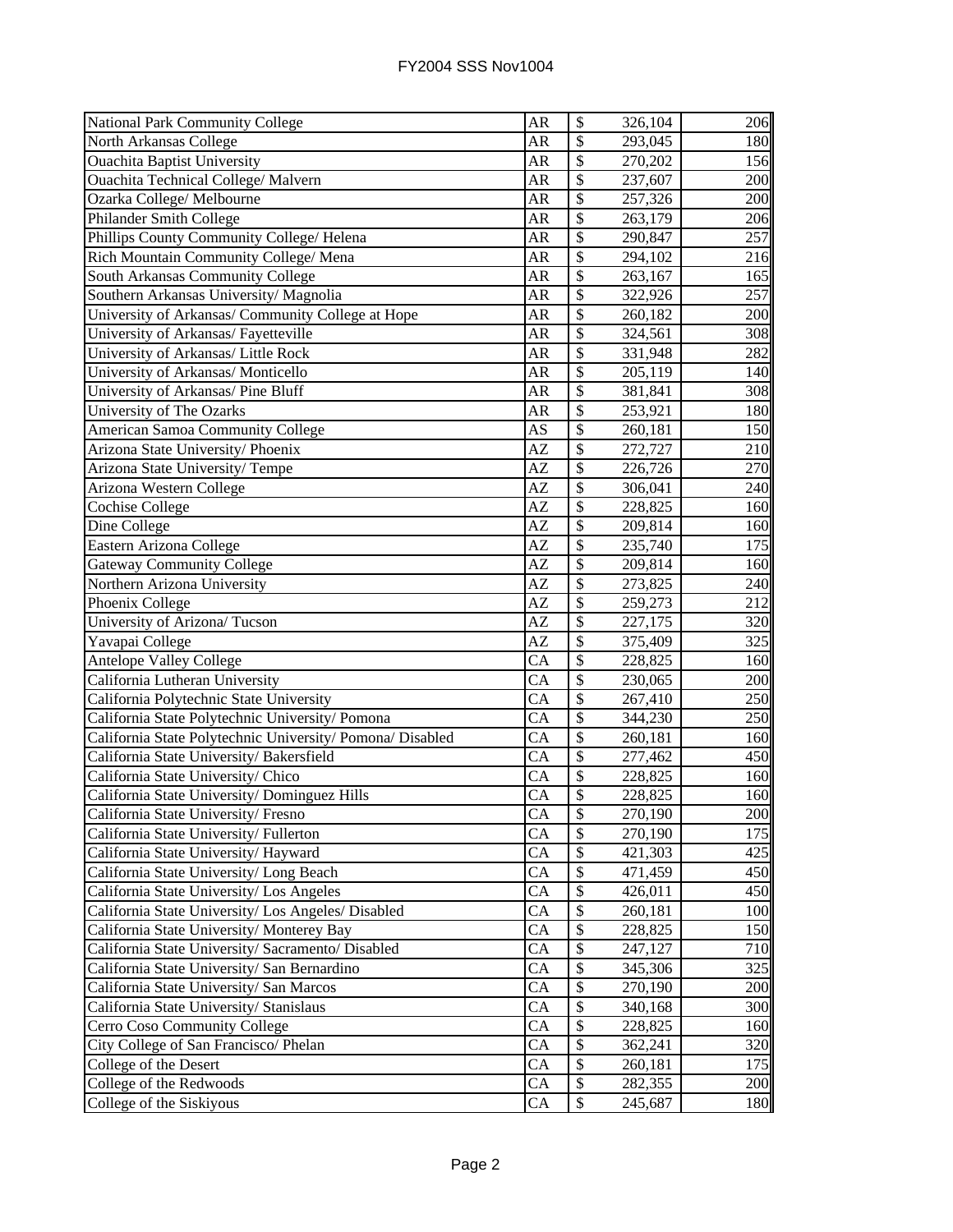| <b>Compton Community College</b>                            | CA                     | $\boldsymbol{\$}$         | 260,181              | 160 |
|-------------------------------------------------------------|------------------------|---------------------------|----------------------|-----|
| <b>Copper Mountain College</b>                              | CA                     | \$                        | 228,825              | 160 |
| <b>Evergreen Valley College</b>                             | CA                     | \$                        | 260,181              | 160 |
| <b>Feather River Community College District</b>             | $\overline{CA}$        | $\overline{\$}$           | 228,825              | 160 |
| Fresno City College                                         | <b>CA</b>              | $\overline{\mathcal{S}}$  | 228,825              | 160 |
| Gavilan College                                             | CA                     | \$                        | 228,825              | 160 |
| Humboldt State University                                   | CA                     | \$                        | 345,087              | 400 |
| <b>Imperial Valley College</b>                              | CA                     | \$                        | 390,054              | 350 |
| Long Beach City College                                     | CA                     | $\mathcal{S}$             | 260,181              | 150 |
| Los Angeles City College                                    | CA                     | \$                        | 260,181              | 160 |
| Los Angeles Harbor College/ Disabled                        | CA                     | \$                        | 270,190              | 125 |
| Los Angeles Southwest College                               | CA                     | \$                        | 406,275              | 250 |
| <b>Mission College</b>                                      | CA                     | \$                        | 247,340              | 150 |
| Monterey Peninsula College                                  | <b>CA</b>              | \$                        | 272,571              | 200 |
| Mount St. Mary's College                                    | <b>CA</b>              | $\overline{\$}$           | 269,499              | 826 |
| Napa Valley College                                         | <b>CA</b>              | \$                        | 260,181              | 180 |
| Palomar College                                             | <b>CA</b>              | \$                        | 275,294              | 225 |
| Pasadena City College                                       | $\overline{CA}$        | \$                        | 270,190              | 200 |
| Porterville College                                         | CA                     | \$                        | 240,677              | 160 |
| <b>Reedley College</b>                                      | CA                     | \$                        | 228,825              | 160 |
| Rio Hondo College                                           | CA                     | \$                        | 228,825              | 160 |
| <b>Riverside Community College</b>                          | CA                     | \$                        | 209,814              | 160 |
| San Bernardino Valley College                               | CA                     | \$                        | 270,190              | 200 |
| San Diego City College                                      | CA                     | \$                        | 264,384              | 200 |
| San Diego Mesa College                                      | CA                     | \$                        | 263,179              | 530 |
| San Diego Miramar College                                   | CA                     | $\overline{\$}$           | 228,825              | 160 |
| San Diego State University                                  | CA                     | $\overline{\$}$           | 228,825              | 160 |
| San Diego State University/Disabled                         | CA                     | \$                        | 260,181              | 200 |
| San Francisco State University                              | $\overline{CA}$        | $\overline{\$}$           | 237,607              | 160 |
| San Jose State University                                   | $\overline{\text{CA}}$ | $\overline{\mathcal{S}}$  | 395,791              | 280 |
| Santa Ana College                                           | $\overline{\text{CA}}$ | $\overline{\mathcal{S}}$  | $\overline{270,}190$ | 175 |
| Santa Monica College                                        | CA                     | $\overline{\mathcal{S}}$  | 260,181              | 160 |
| Shasta College                                              | CA                     | \$                        | 260,181              | 175 |
| <b>Skyline College</b>                                      | <b>CA</b>              | \$                        | 459,120              | 300 |
| Sonoma State University                                     | $\overline{CA}$        | \$                        | 398,353              | 350 |
| University of California/ Berkeley                          | CA                     | $\overline{\$}$           | 462,448              | 350 |
| University of California/ Berkeley/ Disabled                | CA                     | $\boldsymbol{\mathsf{S}}$ | 270,190              | 250 |
| University of California/ Irvine                            | CA                     | \$                        | 360,986              | 500 |
| University of California/ Los Angeles                       | CA                     | \$                        | 276,005              | 200 |
| University of California/ San Diego                         | CA                     | \$                        | 270,190              | 200 |
| University of The Pacific                                   | CA                     | \$                        | 263,167              | 200 |
| Victor Valley College                                       | CA                     | \$                        | 260,181              | 160 |
| <b>West Hills Community College</b>                         | CA                     | \$                        | 277,504              | 200 |
| <b>West Los Angeles College</b>                             | CA                     | \$                        | 228,825              | 160 |
| Yosemite Community College District/ Modesto Junior College | CA                     | $\boldsymbol{\mathsf{S}}$ | 260,181              | 200 |
| Yuba College                                                | CA                     | \$                        | 228,825              | 160 |
| <b>Adams State College</b>                                  | CO                     | \$                        | 228,825              | 125 |
| Colorado Mountain Jr College Dist                           | CO                     | \$                        | 259,688              | 150 |
| Colorado State University/Fort Collins                      | CO                     | $\boldsymbol{\mathsf{S}}$ | 348,731              | 275 |
| Colorado State University/Pueblo                            | CO                     | $\boldsymbol{\mathsf{S}}$ | 277,525              | 200 |
| Community College of Denver                                 | CO                     | \$                        | 263,179              | 200 |
| Fort Lewis College                                          | CO                     | \$                        | 263,179              | 200 |
|                                                             |                        |                           |                      |     |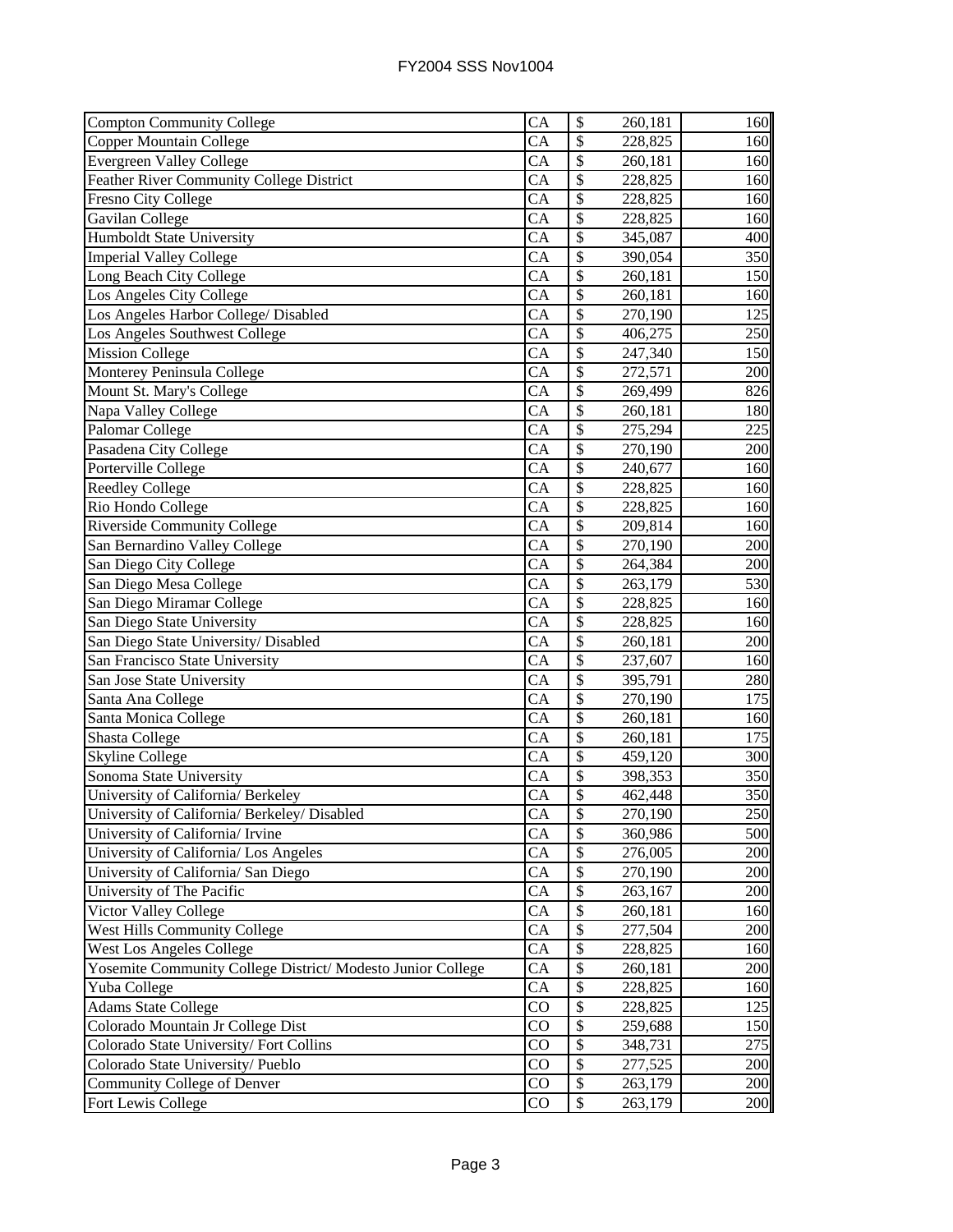| <b>Lamar Community College</b>                     | $\overline{C}O$        | \$              | 234,901 | 160              |
|----------------------------------------------------|------------------------|-----------------|---------|------------------|
| Metropolitan State College of Denver               | $\overline{C}O$        | $\overline{\$}$ | 263,179 | 200              |
| Northeastern Junior College                        | $\overline{C}O$        | $\overline{\$}$ | 221,977 | 200              |
| <b>Pikes Peak Community College</b>                | CO                     | $\overline{\$}$ | 209,814 | 160              |
| <b>Pueblo Community College</b>                    | $\overline{\text{CO}}$ | \$              | 297,876 | 220              |
| Trinidad State Junior College                      | CO                     | \$              | 354,553 | 250              |
| University of Colorado/ Boulder                    | CO                     | \$              | 286,664 | 186              |
| University of Colorado/ Denver                     | CO                     | \$              |         | 165              |
| University of Northern Colorado                    | CO                     | $\mathcal{S}$   | 298,179 | 200              |
| <b>Fairfield University</b>                        | <b>CT</b>              | \$              | 260,181 | 150              |
| Housatonic Community-Technical College             | <b>CT</b>              | $\overline{\$}$ | 233,396 | 350              |
| Norwalk Community College                          | <b>CT</b>              | \$              | 313,723 | 240              |
| University of Connecticut                          | <b>CT</b>              | \$              | 270,187 | 225              |
| <b>Howard University</b>                           | $\overline{DC}$        | \$              | 339,317 | 225              |
| University of District of Columbia                 | $\overline{DC}$        | \$              | 494,864 | 400              |
| Delaware Technical & Community College/ Owens      | DE                     | \$              | 270,190 | 265              |
| Delaware Technical & Community College/Terry       | DE                     | $\overline{\$}$ | 258,020 | 200              |
| University of Delaware                             | DE                     | \$              | 269,418 | 175              |
| Bethune-Cookman College                            | FL                     | $\overline{\$}$ | 289,611 | 200              |
| <b>Brevard Community College</b>                   | FL                     | \$              | 263,179 | 185              |
| <b>Central Florida Community College</b>           | FL                     | \$              | 292,003 | 200              |
| Daytona Beach Community College                    | FL                     | \$              | 291,050 | 160              |
| <b>Edison Community College</b>                    | FL                     | \$              | 263,179 | 200              |
| Florida A&M University                             | FL                     | \$              | 287,018 | 250              |
| Florida Gulf Coast University/Fort Myers           | <b>FL</b>              | \$              | 228,825 | 130              |
| Florida International University                   | FL                     | $\overline{\$}$ | 260,181 | 160              |
| Florida Memorial College                           | FL                     | $\overline{\$}$ | 277,603 | 160              |
| Florida State University                           | FL                     | \$              | 228,825 | 160              |
| Gulf Coast Community College/ Panama City          | $\overline{FL}$        | $\overline{\$}$ | 265,066 | 150              |
| Hillsborough Community College/ Ybor & Dale        | FL                     | \$              | 293,663 | 200              |
| <b>Indian River Community College</b>              | $\overline{\text{FL}}$ | $\overline{\$}$ | 260,181 | 160              |
| North Florida Community College                    | FL                     | $\overline{\$}$ | 248,412 | 200              |
| Palm Beach Community College                       | FL                     | $\overline{\$}$ | 228,825 | 160              |
| Pensacola Junior College                           | FL                     | \$              | 294,410 | 225              |
| Polk Community College                             | $\overline{\text{FL}}$ | \$              | 209,814 | 160              |
| Santa Fe Community College                         | FL                     | \$              | 260,181 | 200              |
| St. Petersburg College/ Gibbs                      | $\overline{FL}$        | P               | 260,181 | $\overline{160}$ |
| University of South Florida/Tampa                  | FL                     | \$              | 267,786 | 220              |
| University of West Florida                         | FL                     | \$              | 270,054 | 250              |
| Valencia Community College/ Central                | FL                     | \$              | 260,181 | 160              |
| Valencia Community College/ East Campus            | FL                     | \$              | 209,814 | 125              |
| College of Micronesia/ FSM                         | <b>FM</b>              | $\mathcal{S}$   | 228,825 | 160              |
| Abraham Baldwin Agricultural College               | GA                     | \$              | 266,083 | 165              |
| <b>Andrew College</b>                              | GA                     | \$              | 258,363 | 150              |
| Atlanta Metropolitan College                       | GA                     | \$              | 315,268 | 250              |
| <b>Coastal Georgia Community College</b>           | GA                     | \$              | 213,894 | 160              |
| Georgia Perimeter College                          | GA                     | \$              | 228,825 | 160              |
| Georgia Southwestern State University              | GA                     | \$              | 266,092 | 155              |
| Georgia State University Research Foundation, Inc. | GA                     | \$              | 270,194 | 200              |
| Macon State College                                | GA                     | \$              | 270,190 | 180              |
| Mercer University                                  | GA                     | \$              | 277,736 | 155              |
| Morehouse College                                  | GA                     | \$              | 260,181 | 175              |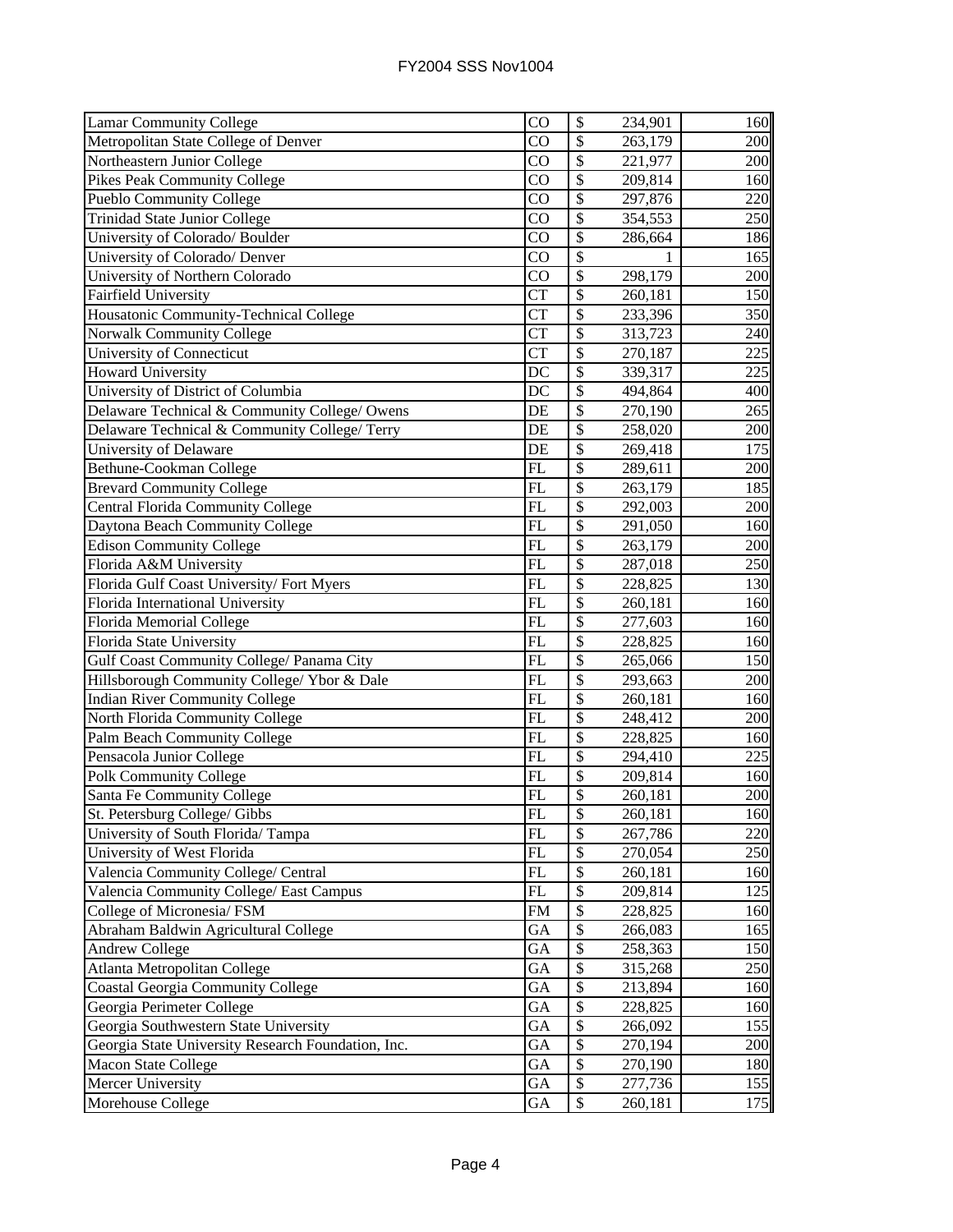| Paine College                                     | <b>GA</b>                       | \$                       | 221,782 | 130  |
|---------------------------------------------------|---------------------------------|--------------------------|---------|------|
| Savannah State University                         | GA                              | \$                       | 270,190 | 175  |
| Savannah Technical Institute                      | GA                              | \$                       | 236,298 | 140  |
| South Georgia College                             | GA                              | \$                       | 268,590 | 175  |
| Thomas University                                 | GA                              | \$                       | 270,187 | 155  |
| <b>Guam Community College</b>                     | GU                              | \$                       | 270,190 | 110  |
| University of Guam                                | $\overline{\mathrm{GU}}$        | $\overline{\mathcal{S}}$ | 260,181 | 90   |
| Chaminade University/Honolulu                     | H1                              | $\overline{\$}$          | 315,678 | 240  |
| University of Hawaii/ Hilo                        | H <sub>I</sub>                  | $\overline{\$}$          | 264,998 | 206  |
| University of Hawaii/ Kapiolani Community College | H1                              | \$                       | 297,928 | 206  |
| University of Hawaii/ Manoa                       | H                               | \$                       | 353,546 | 308  |
| University of Hawaii/ Maui Community College      | H1                              | \$                       | 227,810 | 160  |
| University of Hawaii/ Windward Community College  | H1                              | \$                       | 341,883 | 216  |
| <b>Briar Cliff College</b>                        | IA                              | $\overline{\$}$          | 258,934 | 200  |
| <b>Central College</b>                            | IA                              | $\overline{\$}$          | 263,179 | 200  |
| Coe College                                       | IA                              | \$                       | 263,179 | 210  |
| Des Moines Area Community College                 | ΙA                              | \$                       | 304,135 | 200  |
| <b>Eastern Iowa Community College District</b>    | IA                              | \$                       | 263,021 | 175  |
| <b>Graceland University</b>                       | IA                              | \$                       | 270,190 | 155  |
| Hawkeye Community College                         | IA                              | \$                       | 228,825 | 160  |
| <b>Indian Hills Community College</b>             | IA                              | \$                       | 262,821 | 215  |
| Iowa Central Community College                    | IA                              | \$                       | 228,825 | 160  |
| <b>Iowa Lakes Community College</b>               | IA                              | \$                       | 260,181 | 200  |
| Iowa State University                             | IA                              | \$                       | 306,763 | 250  |
| Iowa Western Community College                    | IA                              | $\overline{\$}$          | 263,179 | 175  |
| <b>Kirkwood Community College</b>                 | IA                              | \$                       | 263,179 | 175  |
| <b>Luther College</b>                             | IA                              | \$                       | 263,179 | 160  |
| North Iowa Area Community College                 | IA                              | \$                       | 270,190 | 200  |
| Northeast Iowa Community College                  | IA                              | $\overline{\$}$          | 209,814 | 160  |
| Northwest Iowa Community College                  | IA                              | \$                       | 223,334 | 160  |
| <b>Southeastern Community College</b>             | IA                              | $\overline{\$}$          | 328,708 | 250  |
| Southwestern Community College                    | IA                              | $\overline{\$}$          | 242,665 | 175  |
| University of Iowa                                | ĪĀ                              | \$                       | 321,087 | 400  |
| University of Northern Iowa                       | ΙA                              | $\overline{\$}$          | 289,207 | 200  |
| Western Iowa Tech Community College               | IA                              | \$                       | 260,181 | 175  |
| <b>Boise State University</b>                     | ID                              | \$                       | 309,238 | 170  |
| Idaho State University/Pocatello                  | ID                              | \$                       | 272,581 | 250I |
| Lewis-Clark State College/ Lewiston               | ID                              | \$                       | 300,980 | 135  |
| North Idaho College                               | ID                              | \$                       | 228,825 | 160  |
| University of Idaho/ Moscow                       | ID                              | $\mathcal{S}$            | 300,616 | 200  |
| <b>Black Hawk College</b>                         | IL                              | \$                       | 298,305 | 240  |
| Chicago State University                          | IL                              | \$                       | 270,549 | 210  |
| City Colleges of Chicago/ Daley College           | IL                              | \$                       | 228,825 | 160  |
| Columbia College/ Chicago                         | $\mathop{\mathrm{IL}}\nolimits$ | \$                       | 260,181 | 150  |
| Danville Area Community College                   | IL                              | \$                       | 260,181 | 150  |
| DePaul University                                 | IL                              | \$                       | 260,181 | 180  |
| Eastern Illinois University                       | IL                              | \$                       | 237,607 | 175  |
| <b>Elgin Community College</b>                    | $\mathbf{I}$                    | \$                       | 389,488 | 500  |
| Governors State University                        | $\overline{\text{IL}}$          | \$                       | 235,520 | 150  |
| <b>Heartland Community College</b>                | $\mathbf{I}$                    | \$                       | 209,814 | 160  |
| <b>Highland Community College</b>                 | $\mathop{\mathrm{IL}}\nolimits$ | \$                       | 267,514 | 300  |
| Illinois Central College/ Peoria & East Peoria    | $_{\rm IL}$                     | \$                       | 298,584 | 220  |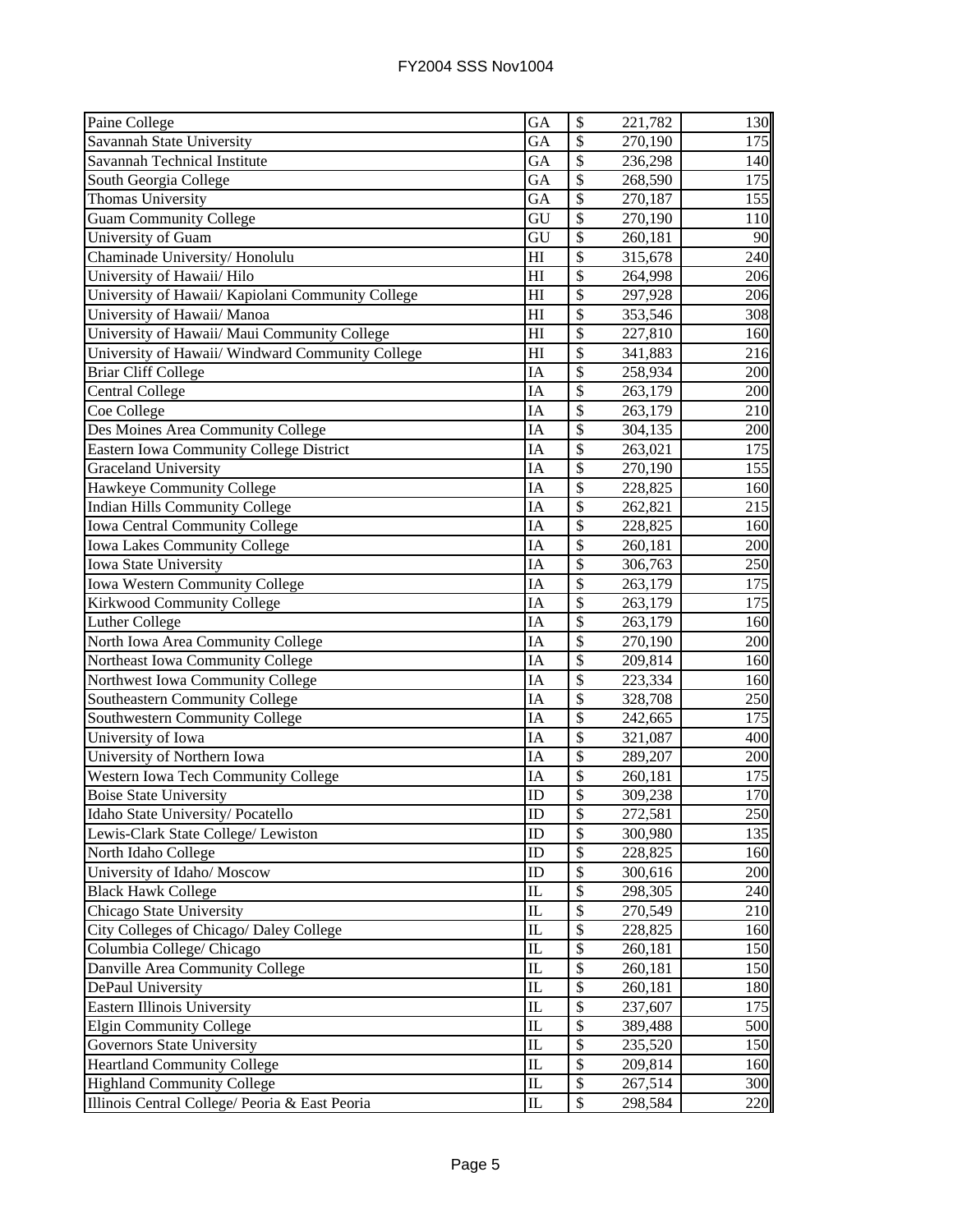| <b>Illinois Eastern Community Colleges</b>                                                                                                                                                                                                                                                                                                                                                                       | IL                      | \$              | 270,190 | 190 |
|------------------------------------------------------------------------------------------------------------------------------------------------------------------------------------------------------------------------------------------------------------------------------------------------------------------------------------------------------------------------------------------------------------------|-------------------------|-----------------|---------|-----|
| <b>Illinois State University</b>                                                                                                                                                                                                                                                                                                                                                                                 | $\overline{\text{IL}}$  | \$              | 240,265 | 225 |
| Illinois Valley Community College                                                                                                                                                                                                                                                                                                                                                                                | $\overline{\text{IL}}$  | \$              | 259,389 | 150 |
| John A. Logan College                                                                                                                                                                                                                                                                                                                                                                                            | $\overline{\text{IL}}$  | $\overline{\$}$ | 253,148 | 200 |
| <b>John Wood Community College</b>                                                                                                                                                                                                                                                                                                                                                                               | IL                      | \$              | 291,314 | 150 |
| Joliet Junior College                                                                                                                                                                                                                                                                                                                                                                                            | IL                      | \$              | 349,692 | 200 |
| Kankakee Community College                                                                                                                                                                                                                                                                                                                                                                                       | IL                      | \$              | 260,181 | 150 |
| Kaskaskia College                                                                                                                                                                                                                                                                                                                                                                                                | IL                      | \$              | 237,607 | 150 |
| Knox College                                                                                                                                                                                                                                                                                                                                                                                                     | IL                      | \$              | 279,844 | 150 |
| Lewis & Clark Community College                                                                                                                                                                                                                                                                                                                                                                                  | $\mathbf{I}$            | \$              | 264,006 | 225 |
| Moraine Valley Community College                                                                                                                                                                                                                                                                                                                                                                                 | IL                      | \$              | 228,825 | 160 |
| Northern Illinois University                                                                                                                                                                                                                                                                                                                                                                                     | IL                      | \$              | 323,177 | 300 |
| <b>Oakton Community College</b>                                                                                                                                                                                                                                                                                                                                                                                  | IL                      | \$              | 270,625 | 207 |
| Parkland College                                                                                                                                                                                                                                                                                                                                                                                                 | IL                      | \$              | 260,181 | 180 |
| Rend Lake College                                                                                                                                                                                                                                                                                                                                                                                                | IL                      | \$              | 246,909 | 150 |
| <b>Richland Community College</b>                                                                                                                                                                                                                                                                                                                                                                                | IL                      | \$              | 260,031 | 150 |
| Robert Morris College/ Chicago                                                                                                                                                                                                                                                                                                                                                                                   | IL                      | \$              | 260,181 | 160 |
| Roosevelt University                                                                                                                                                                                                                                                                                                                                                                                             | $\overline{\text{IL}}$  | \$              | 327,910 | 250 |
| Saint Xavier University                                                                                                                                                                                                                                                                                                                                                                                          | IL                      | \$              | 270,190 | 203 |
| <b>Sauk Valley Community College</b>                                                                                                                                                                                                                                                                                                                                                                             | IL                      | \$              | 240,262 | 200 |
| <b>Shawnee Community College</b>                                                                                                                                                                                                                                                                                                                                                                                 | IL                      | \$              | 263,179 | 191 |
| South Suburban College                                                                                                                                                                                                                                                                                                                                                                                           | IL                      | \$              | 292,174 | 220 |
| Southeastern Illinois College                                                                                                                                                                                                                                                                                                                                                                                    | IL                      | \$              | 264,609 | 165 |
| Southern Illinois University/ Carbondale                                                                                                                                                                                                                                                                                                                                                                         | IL                      | \$              | 260,181 | 150 |
| Southern Illinois University/Edwardsville                                                                                                                                                                                                                                                                                                                                                                        | IL                      | \$              | 322,449 | 320 |
| Southwestern Illinois College/ Granite City/ Beville Area College                                                                                                                                                                                                                                                                                                                                                | $\overline{\text{IL}}$  | \$              | 224,242 | 160 |
| St. Augustine College                                                                                                                                                                                                                                                                                                                                                                                            | IL                      | \$              | 254,800 | 200 |
| University of Illinois/ Chicago                                                                                                                                                                                                                                                                                                                                                                                  | IL                      | \$              | 266,318 | 150 |
|                                                                                                                                                                                                                                                                                                                                                                                                                  |                         |                 |         |     |
|                                                                                                                                                                                                                                                                                                                                                                                                                  | $\overline{\text{IL}}$  | $\overline{\$}$ | 263,179 | 225 |
| <b>Waubonsee Community College</b>                                                                                                                                                                                                                                                                                                                                                                               | IL                      | \$              | 236,278 | 200 |
|                                                                                                                                                                                                                                                                                                                                                                                                                  | $\overline{\mathbb{N}}$ | \$              | 218,483 | 110 |
|                                                                                                                                                                                                                                                                                                                                                                                                                  | IN                      | $\overline{\$}$ | 296,196 | 300 |
|                                                                                                                                                                                                                                                                                                                                                                                                                  | $\overline{\mathbb{N}}$ | \$              | 410,942 | 625 |
| Indiana University/East                                                                                                                                                                                                                                                                                                                                                                                          | IN                      | \$              | 249,042 | 200 |
| Indiana University/Indianapolis                                                                                                                                                                                                                                                                                                                                                                                  | $\overline{\mathbb{N}}$ | \$              | 252,083 | 225 |
| Indiana University/Northwest                                                                                                                                                                                                                                                                                                                                                                                     | IN                      | \$              | 276,427 | 300 |
|                                                                                                                                                                                                                                                                                                                                                                                                                  | IN                      | P               | 258,540 | 160 |
|                                                                                                                                                                                                                                                                                                                                                                                                                  | IN                      | \$              | 228,825 | 150 |
|                                                                                                                                                                                                                                                                                                                                                                                                                  | IN                      | \$              | 243,093 | 225 |
| Purdue University/ Calumet                                                                                                                                                                                                                                                                                                                                                                                       | IN                      | \$              | 338,508 | 350 |
|                                                                                                                                                                                                                                                                                                                                                                                                                  | IN                      | \$              | 267,941 | 195 |
|                                                                                                                                                                                                                                                                                                                                                                                                                  | IN                      | $\mathcal{S}$   | 340,410 | 330 |
| Vincennes University                                                                                                                                                                                                                                                                                                                                                                                             | IN                      | \$              | 311,145 | 255 |
| <b>Barton County Community College</b>                                                                                                                                                                                                                                                                                                                                                                           | <b>KS</b>               | \$              | 285,353 | 200 |
| <b>Colby Community College</b>                                                                                                                                                                                                                                                                                                                                                                                   | <b>KS</b>               | \$              | 209,340 | 200 |
| <b>Cowley County Community College</b>                                                                                                                                                                                                                                                                                                                                                                           | KS                      | \$              | 260,181 | 150 |
|                                                                                                                                                                                                                                                                                                                                                                                                                  | KS                      | \$              | 245,315 | 300 |
| Emporia State University                                                                                                                                                                                                                                                                                                                                                                                         | <b>KS</b>               | \$              | 263,179 | 165 |
|                                                                                                                                                                                                                                                                                                                                                                                                                  | KS                      | \$              | 229,621 | 200 |
| University of Illinois/ Urbana-Champaign<br>Indiana Institute of Technology<br><b>Indiana State University</b><br>Indiana University/Bloomington<br>Indiana Wesleyan University<br>Ivy Tech State College/ East Central<br>Oakland City University<br>Purdue University/ North Central<br>Purdue University/ West Lafayette<br>Donnelly College<br>Fort Scott Community College<br>Garden City Community College | KS                      | \$              | 263,179 | 185 |
| Haskell Indian Nations University<br>Highland Community College/ Doniphan                                                                                                                                                                                                                                                                                                                                        | KS<br>KS                | \$<br>\$        | 228,825 | 150 |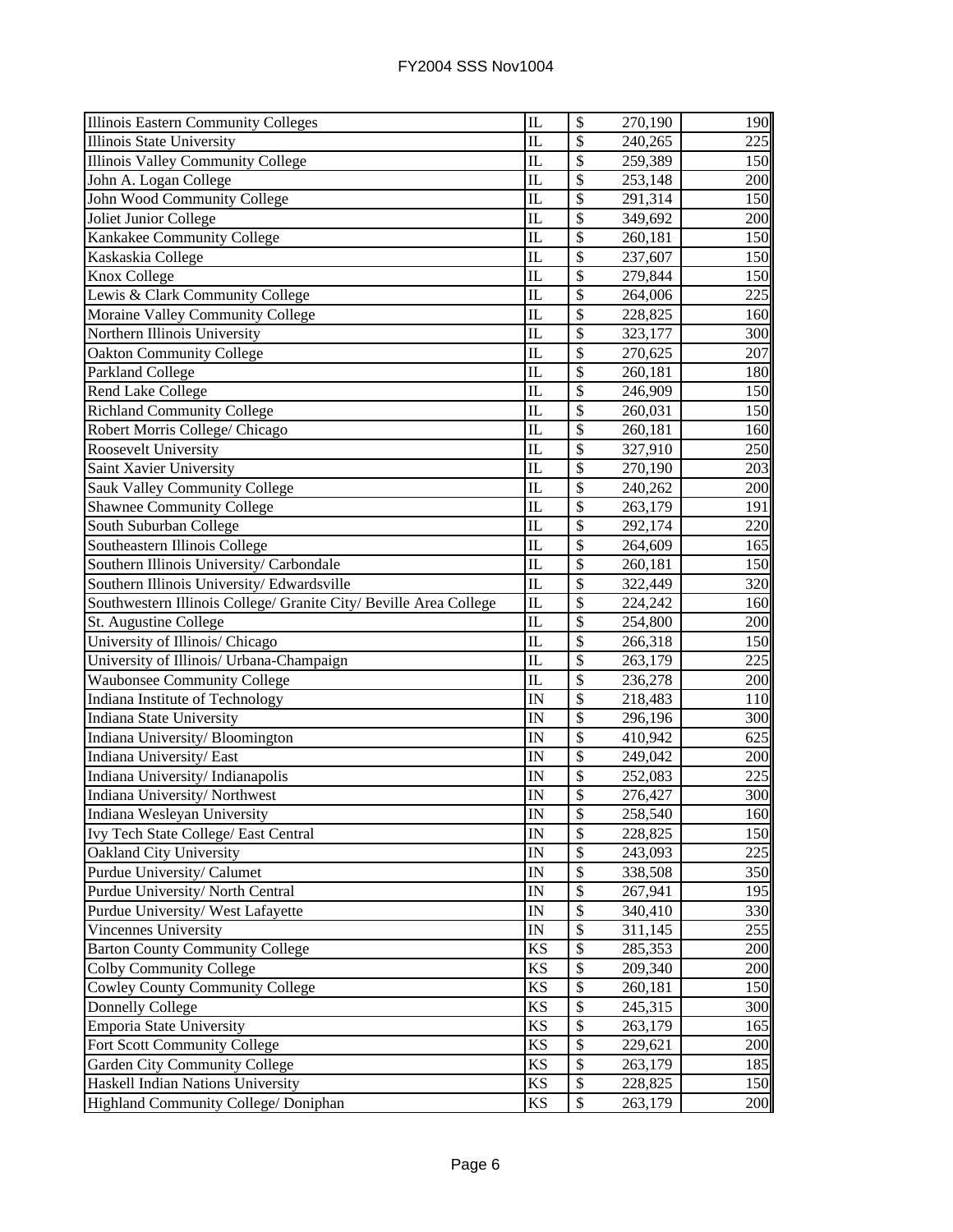| <b>Hutchinson Community College</b>           | KS              | \$                       | 372,283 | 350 |
|-----------------------------------------------|-----------------|--------------------------|---------|-----|
| <b>Independence Community College</b>         | <b>KS</b>       | \$                       | 266,831 | 180 |
| Kansas State University/ Manhattan            | $\overline{KS}$ | $\overline{\$}$          | 266,711 | 300 |
| Kansas State University/ Salina               | <b>KS</b>       | $\overline{\$}$          | 205,317 | 100 |
| <b>Labette Community College</b>              | KS              | $\overline{\$}$          | 281,795 | 200 |
| <b>Neosho County Community College</b>        | <b>KS</b>       | $\overline{\mathcal{S}}$ | 257,863 | 150 |
| University of Kansas/ Lawrence                | <b>KS</b>       | $\overline{\mathcal{S}}$ | 264,044 | 250 |
| Wichita State University                      | <b>KS</b>       | \$                       | 384,898 | 250 |
| Wichita State University/ Disabled            | <b>KS</b>       | \$                       | 228,825 | 115 |
| <b>Ashland Community College</b>              | KY              | \$                       | 263,179 | 160 |
| <b>Brescia University</b>                     | KY              | $\overline{\mathcal{S}}$ | 252,548 | 150 |
| Eastern Kentucky University                   | KY              | \$                       | 311,970 | 206 |
| Elizabethtown Community College               | KY              | \$                       | 241,528 | 150 |
| <b>Hazard Community College</b>               | KY              | $\overline{\mathcal{S}}$ | 299,813 | 225 |
| Hopkinsville Community College                | KY              | $\overline{\mathcal{S}}$ | 262,748 | 206 |
| Jefferson Community College                   | KY              | $\overline{\mathcal{S}}$ | 258,232 | 206 |
| Madisonville Community College                | KY              | $\overline{\mathcal{S}}$ | 260,181 | 155 |
| Morehead State University                     | KY              | $\overline{\mathcal{S}}$ | 305,285 | 221 |
| Murray State University                       | KY              | \$                       | 244,743 | 186 |
| Northern Kentucky University                  | KY              | $\overline{\$}$          | 314,679 | 232 |
| Pikeville College                             | KY              | \$                       | 228,825 | 160 |
| <b>Somerset Community College</b>             | KY              | \$                       | 270,190 | 206 |
| <b>Southeast Community College</b>            | KY              | \$                       | 262,424 | 124 |
| <b>Union College</b>                          | KY              | \$                       | 270,190 | 175 |
| University of Kentucky/ Lexington             | KY              | \$                       | 262,166 | 160 |
| West Kentucky Community & Technical College   | KY              | \$                       | 231,446 | 206 |
| Western Kentucky University                   | <b>KY</b>       | $\overline{\mathcal{S}}$ | 270,190 | 225 |
| Delgado Community College                     | LA              | $\overline{\$}$          | 228,825 | 125 |
| <b>Dillard University</b>                     | LA              | $\overline{\mathcal{S}}$ | 365,831 | 300 |
| <b>Grambling State University</b>             | LA              | $\overline{\$}$          | 325,567 | 250 |
| Louisiana State University/ Baton Rouge       | LA              | $\overline{\mathcal{S}}$ | 306,584 | 270 |
| Louisiana State University/Eunice             | LA              | $\overline{\mathcal{S}}$ | 414,738 | 400 |
| Nicholls State University                     | LA              | $\overline{\mathcal{S}}$ | 432,152 | 450 |
| Northwestern State University                 | LA              | $\overline{\mathcal{S}}$ | 373,553 | 350 |
| Southeastern Louisiana University             | LA              | $\overline{\mathcal{S}}$ | 306,472 | 250 |
| Southern University A&M College/ Baton Rouge  | LA              | \$                       | 399,602 | 350 |
| Southern University/New Orleans               | LA              | $\overline{\$}$          | 492,721 | 300 |
| Southern University/ Shreveport               | LA              | \$                       | 338,299 | 250 |
| University of Louisiana/ Lafayette            | LA              | \$                       | 572,590 | 430 |
| University of New Orleans                     | LA              | \$                       | 246,480 | 200 |
| <b>Berkshire Community College</b>            | MA              | \$                       | 228,825 | 150 |
| <b>Boston College</b>                         | MA              | \$                       | 262,935 | 200 |
| <b>Brandeis University</b>                    | MA              | \$                       | 270,191 | 135 |
| <b>Bristol Community College</b>              | <b>MA</b>       | \$                       | 436,772 | 400 |
| <b>Bunker Hill Community College</b>          | MA              | \$                       | 262,934 | 175 |
| Cape Cod Community College                    | MA              | \$                       | 254,289 | 150 |
| <b>Fitchburg State College</b>                | MA              | \$                       | 227,406 | 160 |
| Holyoke Community College                     | MA              | \$                       | 315,928 | 215 |
| Massachusetts College of Liberal Arts         | MA              | $\overline{\mathcal{S}}$ | 260,181 | 200 |
| Massasoit Community College/ Brockton/ Canton | MA              | \$                       | 260,181 | 150 |
| Middlesex Community College/ Lowell           | MA              | \$                       | 228,819 | 100 |
| Middlesex Community College/ Lowell           | MA              | $\mathbb{S}$             | 287,744 | 200 |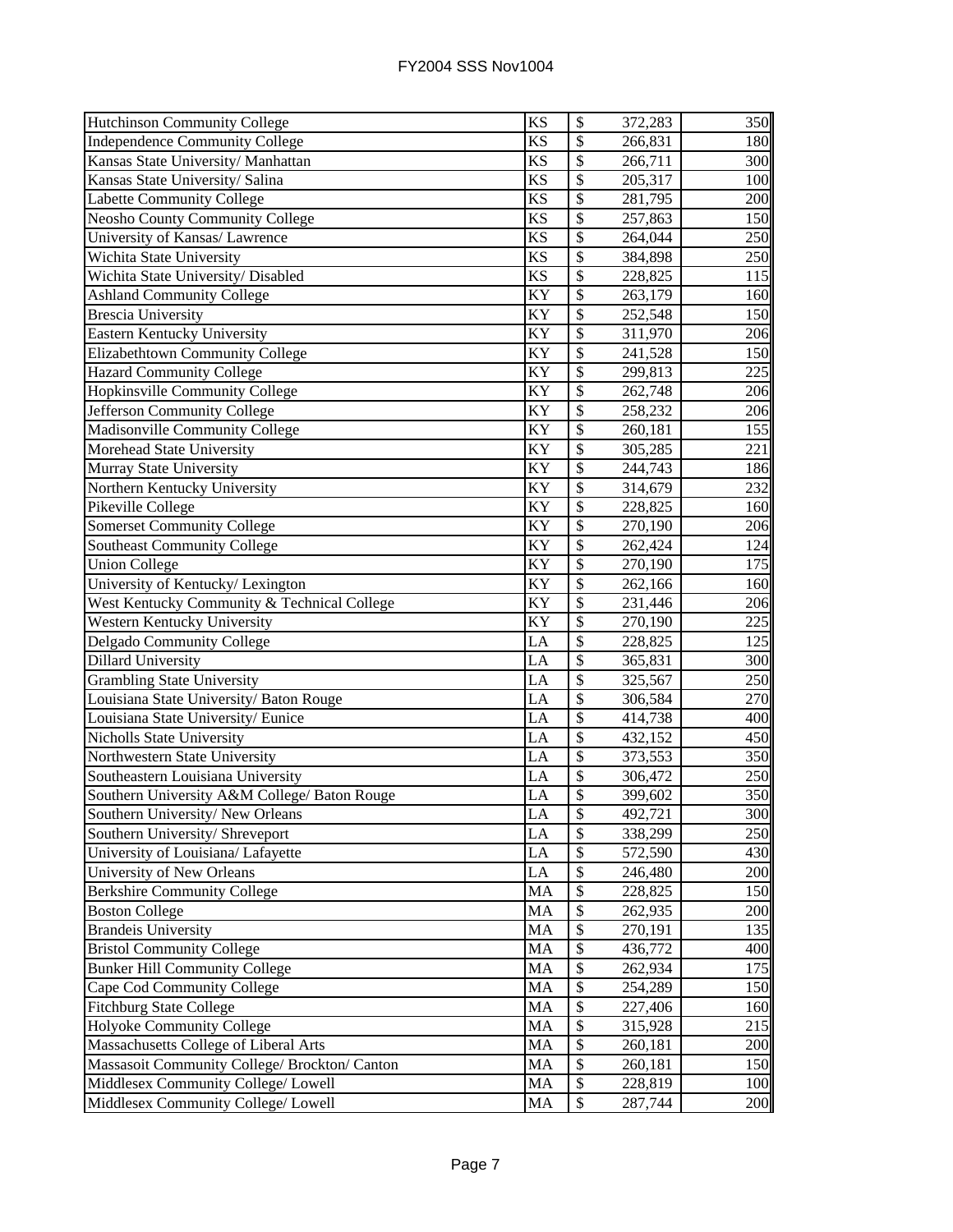| Mount Ida College                                  | MA        | $\boldsymbol{\mathsf{S}}$ | 228,825 | 125 |
|----------------------------------------------------|-----------|---------------------------|---------|-----|
| Mount Wachusett Community College                  | MA        | \$                        | 349,808 | 200 |
| North Shore Community College                      | MA        | \$                        | 441,528 | 350 |
| Northern Essex Community College                   | MA        | \$                        | 338,232 | 250 |
| Salem State College                                | MA        | \$                        | 417,312 | 310 |
| Springfield Technical Community College            | <b>MA</b> | \$                        | 250,177 | 240 |
| University of Massachusetts/ Boston                | MA        | \$                        | 395,917 | 450 |
| University of Massachusetts/ Dartmouth             | <b>MA</b> | \$                        | 361,370 | 270 |
| <b>Westfield State College</b>                     | MA        | \$                        | 244,858 | 150 |
| <b>Baltimore City Community College</b>            | <b>MD</b> | \$                        | 310,032 | 200 |
| <b>Bowie State University</b>                      | <b>MD</b> | \$                        | 276,796 | 200 |
| Chesapeake College                                 | <b>MD</b> | $\overline{\$}$           | 296,540 | 210 |
| Community College of Baltimore County/ Catonsville | <b>MD</b> | $\overline{\$}$           | 270,469 | 200 |
| Community College of Baltimore County/ Essex       | <b>MD</b> | $\overline{\$}$           | 263,076 | 170 |
| Coppin State College                               | <b>MD</b> | \$                        | 262,877 | 160 |
| <b>Frostburg State University</b>                  | <b>MD</b> | \$                        | 307,704 | 275 |
| <b>Howard Community College</b>                    | MD        | $\overline{\$}$           | 316,247 | 225 |
| Montgomery College/ Rockville Campus               | MD        | $\overline{\$}$           | 209,814 | 125 |
| Prince George's Community College                  | <b>MD</b> | \$                        | 328,731 | 275 |
| Sojourner-Douglas College                          | <b>MD</b> | \$                        | 245,295 | 130 |
| University of Maryland/Baltimore County            | <b>MD</b> | \$                        | 343,782 | 270 |
| University of Maryland/ College Park               | <b>MD</b> | \$                        | 365,701 | 350 |
| University of Maryland/Eastern Shore               | <b>MD</b> | \$                        | 277,736 | 232 |
| <b>Central Maine Technical College</b>             | <b>ME</b> | \$                        | 260,181 | 150 |
| Kennebec Valley Technical College                  | <b>ME</b> | $\overline{\$}$           | 263,179 | 175 |
| Northern Maine Technical College                   | <b>ME</b> | \$                        | 228,825 | 160 |
| University of Maine/ Augusta (UMA)                 | <b>ME</b> | \$                        | 447,958 | 360 |
| University of Maine/ Farmington                    | <b>ME</b> | \$                        | 263,179 | 180 |
| University of Maine/ Fort Kent                     | <b>ME</b> | $\overline{\$}$           | 266,345 | 140 |
| University of Maine/ Orono                         | <b>ME</b> | $\overline{\mathcal{S}}$  | 518,701 | 425 |
| University of Maine/ Presque Isle                  | <b>ME</b> | $\overline{\mathcal{S}}$  | 278,522 | 180 |
| <b>Washington County Community College</b>         | <b>ME</b> | $\overline{\mathcal{S}}$  | 228,825 | 160 |
| <b>Adrian College</b>                              | MI        | \$                        | 263,179 | 125 |
| <b>Alpena Community College</b>                    | MI        | $\overline{\$}$           | 248,258 | 175 |
| <b>Aquinas College</b>                             | MI        | $\overline{\$}$           | 220,565 | 125 |
| Bay De Noc Community College                       | MI        | \$                        | 270,210 | 150 |
| <b>Bay Mills Community College</b>                 | MI        | \$                        | 228,825 | 160 |
| Finlandia University                               | MI        | \$                        | 264,883 | 210 |
| Gogebic Community College                          | MI        | \$                        | 228,825 | 125 |
| <b>Grand Rapids Community College</b>              | MI        | \$                        | 358,199 | 250 |
| <b>Grand Valley State University</b>               | MI        | \$                        | 288,983 | 215 |
| <b>Kellogg Community College</b>                   | MI        | \$                        | 326,094 | 250 |
| Lake Michigan College                              | MI        | \$                        | 260,181 | 175 |
| <b>Lansing Community College</b>                   | MI        | \$                        | 260,181 | 150 |
| Madonna University                                 | MI        | \$                        | 237,607 | 200 |
| Marygrove College                                  | MI        | \$                        | 260,181 | 155 |
| Michigan State University                          | MI        | $\overline{\$}$           | 609,605 | 600 |
| <b>Mott Community College</b>                      | MI        | \$                        | 343,704 | 200 |
| Northern Michigan University                       | MI        | \$                        | 277,503 | 210 |
| Siena Heights University                           | MI        | \$                        | 262,684 | 135 |
| Southwestern Michigan College                      | MI        | \$                        | 269,855 | 250 |
| <b>Wayne County Commmnity College</b>              | MI        | \$                        | 528,152 | 350 |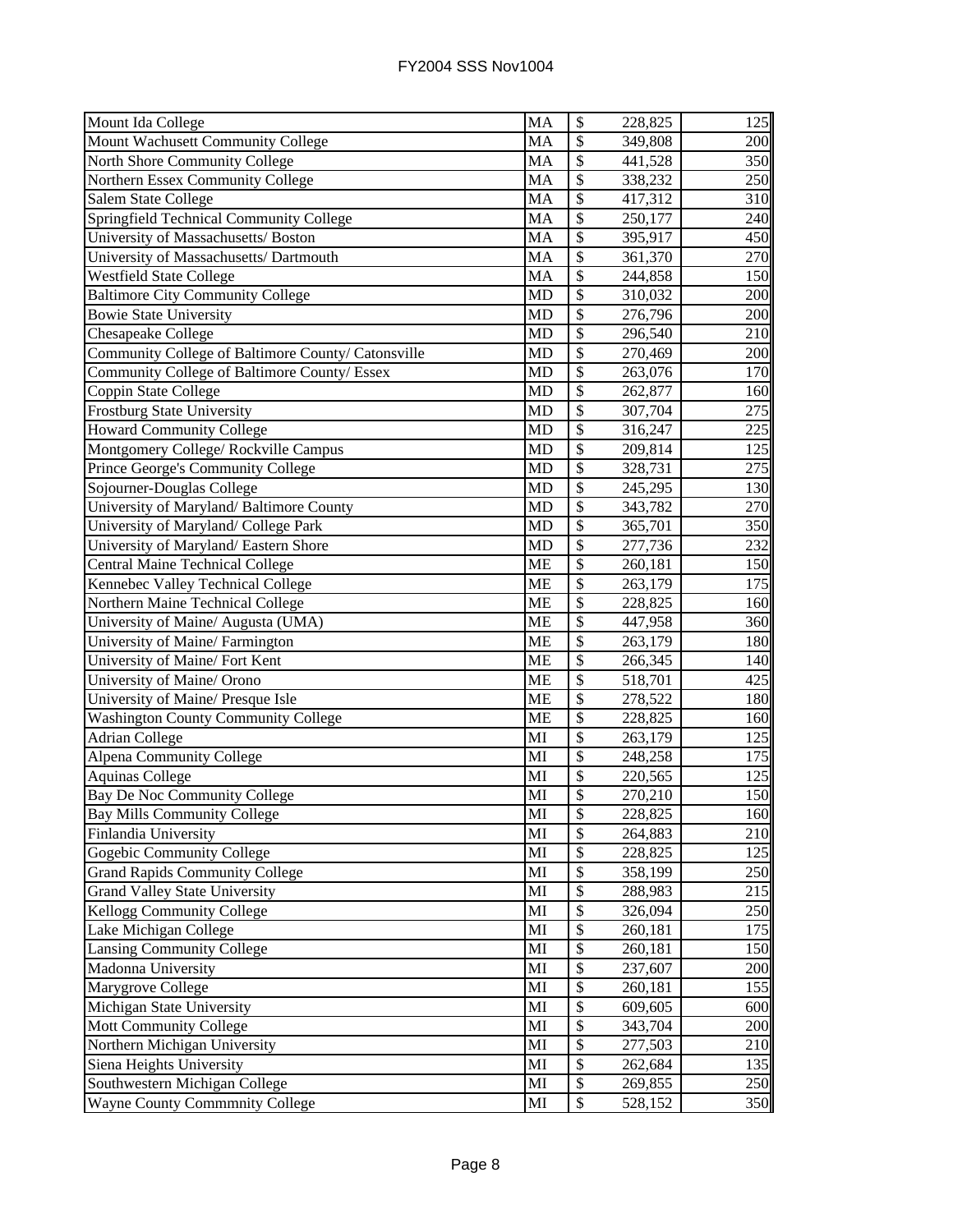| Wayne State University                                         | MI             | \$                       | 454,898   | 300  |
|----------------------------------------------------------------|----------------|--------------------------|-----------|------|
| <b>Western Michigan University</b>                             | MI             | \$                       | 263,179   | 225  |
| <b>Anoka-Ramsey Community College</b>                          | <b>MN</b>      | \$                       | 270,190   | 175  |
| <b>Arrowhead Community Colleges</b>                            | <b>MN</b>      | \$                       | 1,282,138 | 1022 |
| <b>Augsburg College</b>                                        | <b>MN</b>      | \$                       | 228,825   | 160  |
| Bemidji State University                                       | <b>MN</b>      | \$                       | 398,226   | 350  |
| <b>Carleton College</b>                                        | <b>MN</b>      | $\mathsf{\$}$            | 225,738   | 75   |
| Central Lakes Community and Technical College                  | <b>MN</b>      | $\mathbb{S}$             | 228,825   | 150  |
| Century Community & Technical College/ West & East             | <b>MN</b>      | $\overline{\$}$          | 299,111   | 200  |
| College of Saint Scholastica                                   | MN             | \$                       | 263,179   | 175  |
| Dakota County Technical College                                | <b>MN</b>      | \$                       | 228,825   | 150  |
| Fond Du Lac Tribal And Community College                       | <b>MN</b>      | \$                       | 263,179   | 175  |
| Lake Superior College                                          | <b>MN</b>      | $\overline{\$}$          | 270,190   | 210  |
| Leech Lake Tribal College                                      | <b>MN</b>      | $\overline{\mathcal{S}}$ | 228,825   | 100  |
| Metropolitan State University                                  | <b>MN</b>      | $\overline{\$}$          | 228,825   | 160  |
| Minneapolis Community & Technical College                      | <b>MN</b>      | \$                       | 314,312   | 225  |
| Minnesota State University/ Mankato                            | <b>MN</b>      | $\overline{\$}$          | 297,627   | 175  |
| Normandale Community College                                   | <b>MN</b>      | $\overline{\$}$          | 268,402   | 225  |
| North Hennepin Community College                               | <b>MN</b>      | \$                       | 330,287   | 230  |
| <b>Rochester Community Technical College</b>                   | <b>MN</b>      | \$                       | 350,643   | 250  |
| Southwest Minnesota State University                           | <b>MN</b>      | \$                       | 263,797   | 210  |
| St. Cloud Technical College                                    | <b>MN</b>      | \$                       | 237,607   | 160  |
| St. Olaf College                                               | <b>MN</b>      | \$                       | 228,825   | 100  |
| University of Minnesota/ Crookston                             | <b>MN</b>      | \$                       | 266,770   | 160  |
| University of Minnesota/ Minneapolis                           | <b>MN</b>      | $\overline{\mathcal{S}}$ | 307,253   | 210  |
| Winona State University                                        | MN             | \$                       | 270,121   | 225  |
| Central Missouri State University                              | <b>MO</b>      | \$                       | 281,447   | 200  |
| Columbia College                                               | <b>MO</b>      | $\overline{\$}$          | 209,814   | 160  |
| Crowder College                                                | M <sub>O</sub> | $\overline{\$}$          | 263,179   | 175  |
| Harris-Stowe State College                                     | <b>MO</b>      | $\overline{\$}$          | 263,179   | 200  |
| Junior College District of Jefferson County/ Jefferson College | <b>MO</b>      | $\overline{\$}$          | 237,607   | 150  |
| <b>Lincoln University</b>                                      | M <sub>O</sub> | $\overline{\mathcal{S}}$ | 306,914   | 225  |
| Metropolitan Community College/ Penn Valley                    | <b>MO</b>      | $\overline{\mathcal{S}}$ | 336,937   | 250  |
| Mineral Area College                                           | MO             | $\overline{\$}$          | 260,181   | 200  |
| Missouri Southern State College                                | MO             | $\overline{\$}$          | 228,825   | 160  |
| North Central Missouri College                                 | MO             | \$                       | 228,825   | 160  |
| Northwest Missouri State University                            | MO             | \$                       | 270,190   | 180  |
| Saint Louis University                                         | <b>MO</b>      | $\mathcal{S}$            | 263,177   | 175  |
| Southeast Missouri State University                            | MO             | \$                       | 293,497   | 225  |
| Southwest Missouri State University/ Main Campus               | <b>MO</b>      | \$                       | 260,181   | 180  |
| St. Louis Community College/ Florissant Valley                 | <b>MO</b>      | \$                       | 209,814   | 160  |
| <b>State Fair Community College</b>                            | <b>MO</b>      | \$                       | 228,155   | 160  |
| Three Rivers Community College                                 | MO             | \$                       | 270,840   | 230  |
| University of Missouri/ Columbia                               | MO             | \$                       | 561,470   | 650  |
| University of Missouri/ St. Louis                              | MO             | \$                       | 227,407   | 125  |
| <b>Washington University</b>                                   | <b>MO</b>      | \$                       | 315,634   | 200  |
| Northern Marianas College                                      | <b>MP</b>      | \$                       | 228,825   | 160  |
| <b>Alcorn State University</b>                                 | <b>MS</b>      | \$                       | 304,600   | 200  |
| Copiah-Lincoln Community College                               | <b>MS</b>      | \$                       | 263,179   | 125  |
| Hinds Community College/ Utica                                 | <b>MS</b>      | \$                       | 263,179   | 175  |
| Holmes Community College/ Goodman                              | MS             | $\$$                     | 261,870   | 200  |
| Mississippi State University/ Starkville                       | MS             | \$                       | 227,407   | 160  |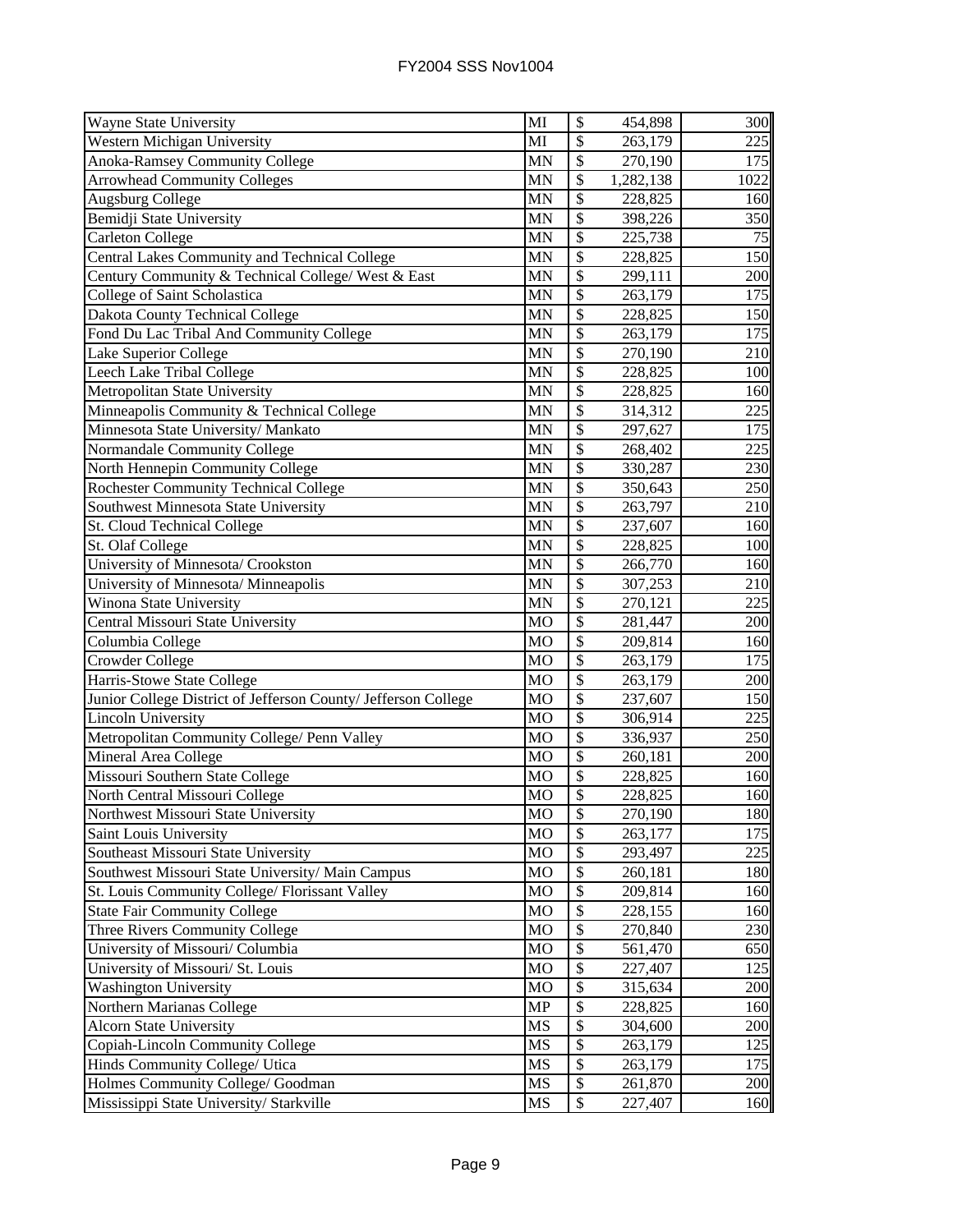| Mississippi Valley State University             | MS                     | \$                       | 237,607 | 182 |
|-------------------------------------------------|------------------------|--------------------------|---------|-----|
| Northeast Mississippi Community College         | MS                     | \$                       | 210,120 | 150 |
| Northwest Mississippi Community College         | MS                     | \$                       | 259,761 | 156 |
| Pearl River Community College                   | MS                     | \$                       | 289,576 | 158 |
| <b>Rust College</b>                             | <b>MS</b>              | \$                       | 259,665 | 200 |
| Tougaloo College                                | <b>MS</b>              | \$                       | 288,629 | 150 |
| University of Southern Mississippi/ Hattiesburg | $\overline{\text{MS}}$ | $\overline{\mathcal{S}}$ | 237,607 | 195 |
| William Carey College                           | <b>MS</b>              | \$                       | 209,814 | 135 |
| <b>Blackfeet Community College</b>              | MT                     | \$                       | 278,821 | 165 |
| Dawson Community College                        | MT                     | \$                       | 252,259 | 120 |
| Flathead Valley Community College               | MT                     | $\overline{\$}$          | 298,746 | 300 |
| Fort Belknap College                            | MT                     | \$                       | 260,181 | 100 |
| Fort Peck Community College                     | MT                     | $\overline{\$}$          | 263,179 | 155 |
| Little Big Horn College                         | MT                     | \$                       | 133,065 | 160 |
| Montana State University/ Billings              | MT                     | \$                       | 281,631 | 250 |
| Montana State University/Bozeman                | MT                     | \$                       | 362,916 | 298 |
| Montana State University/Northern               | MT                     | $\overline{\$}$          | 245,951 | 240 |
| Rocky Mountain College                          | MT                     | \$                       | 268,920 | 250 |
| Salish Kootenai College                         | MT                     | \$                       | 269,843 | 230 |
| Stone Child College                             | MT                     | \$                       | 262,615 | 125 |
| <b>University of Great Falls</b>                | MT                     | \$                       | 266,755 | 210 |
| University of Montana/ Missoula                 | MT                     | \$                       | 376,816 | 375 |
| University of Montana/ Western                  | MT                     | \$                       | 228,825 | 160 |
| Appalachian State University                    | N <sub>C</sub>         | $\overline{\$}$          | 263,031 | 150 |
| <b>Beaufort County Community College</b>        | N <sub>C</sub>         | $\overline{\$}$          | 313,339 | 175 |
| Caldwell Community College/ Watauga             | NC                     | \$                       | 268,356 | 150 |
| <b>Carteret Community College</b>               | $\overline{\text{NC}}$ | $\overline{\$}$          | 228,825 | 160 |
| <b>Central Piedmont Community College</b>       | NC                     | $\overline{\$}$          | 244,785 | 175 |
| College of the Albemarle                        | $\overline{\rm NC}$    | $\overline{\$}$          | 282,497 | 230 |
| Davidson County Community College               | $\overline{\text{NC}}$ | $\overline{\mathcal{S}}$ | 228,825 | 160 |
| Elizabeth City State University                 | $\overline{\rm NC}$    | $\overline{\mathcal{S}}$ | 287,121 | 150 |
| Fayetteville State University                   | $\overline{\text{NC}}$ | $\overline{\$}$          | 311,149 | 175 |
| <b>Halifax Community College</b>                | NC                     | $\overline{\$}$          | 304,463 | 212 |
| <b>James Sprunt Community College</b>           | NC                     | $\overline{\$}$          | 310,967 | 210 |
| Johnson C. Smith University                     | NC                     | \$                       | 260,181 | 125 |
| <b>Johnston Community College</b>               | NC                     | \$                       | 209,814 | 160 |
| Livingstone College                             | NC                     | \$                       | 270,190 | 175 |
| Mars Hill College                               | NC                     | \$                       | 260,181 | 150 |
| Mayland Community College                       | N <sub>C</sub>         | \$                       | 272,641 | 135 |
| <b>Nash Community College</b>                   | N <sub>C</sub>         | $\mathcal{S}$            | 240,358 | 150 |
| North Carolina A&T State University             | N <sub>C</sub>         | \$                       | 260,181 | 175 |
| Piedmont Community College/ Person&Caswell      | N <sub>C</sub>         | \$                       | 316,793 | 200 |
| <b>Randolph Community College</b>               | NC                     | \$                       | 234,061 | 160 |
| Roanoke-Chowan Community College/ Ahoskie       | NC                     | \$                       | 275,650 | 175 |
| Saint Augustine's College                       | NC                     | \$                       | 287,279 | 150 |
| <b>Sampson Community College</b>                | NC                     | \$                       | 240,265 | 150 |
| Sandhills Community College                     | NC                     | \$                       | 228,825 | 160 |
| Southwestern Community College                  | $\overline{\text{NC}}$ | \$                       | 256,206 | 150 |
| University of North Carolina/ Charlotte         | NC                     | \$                       | 239,977 | 150 |
| University of North Carolina/ Greensboro        | NC                     | \$                       | 278,546 | 200 |
| University of North Carolina/ Pembroke          | NC                     | \$                       | 265,032 | 200 |
| Vance-Granville Community College               | NC                     | \$                       | 250,846 | 250 |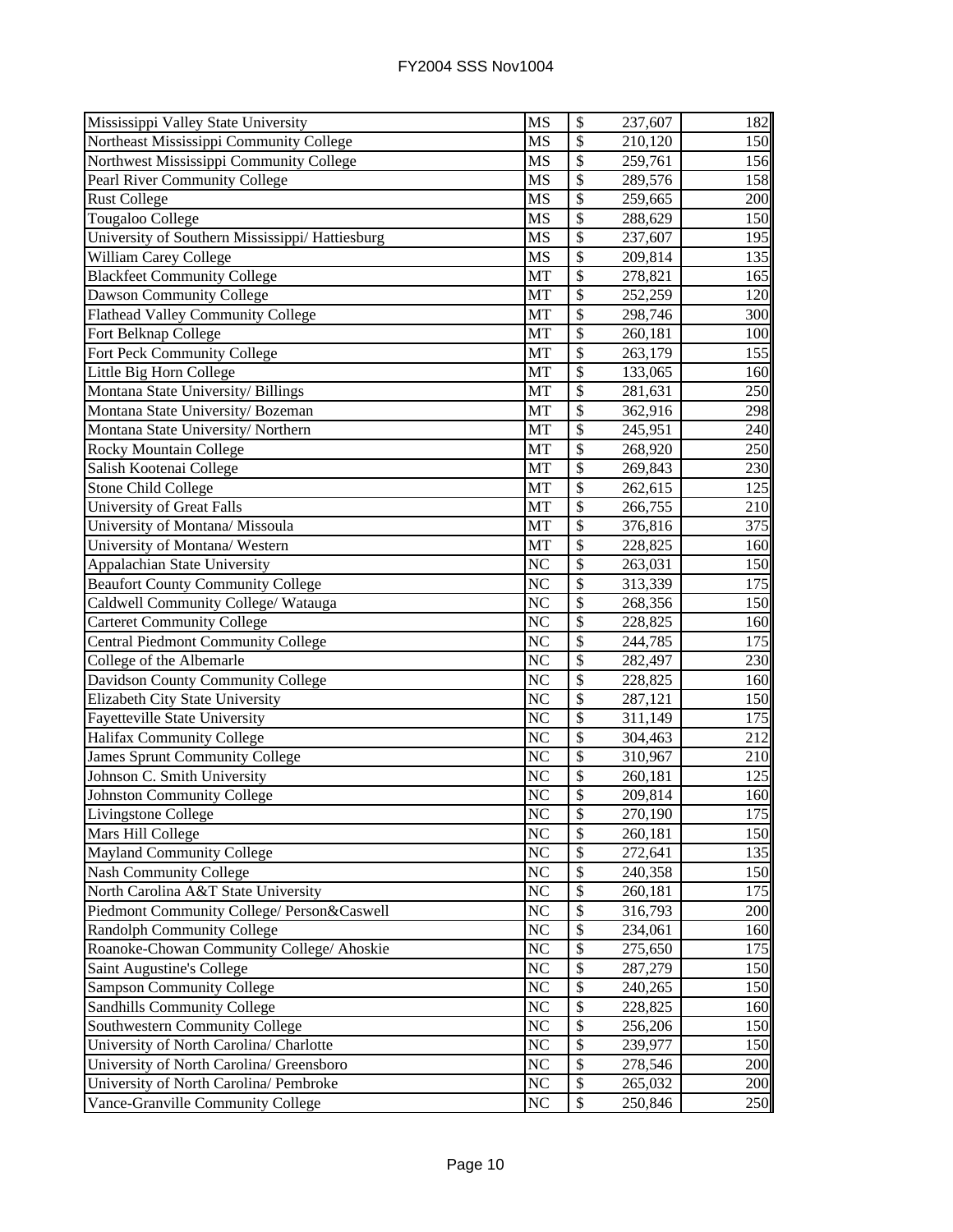| Western Carolina University                                                                                                                                                                                                                                                                                                                                                                                       | NC                     | \$                       | 271,254            | 225        |
|-------------------------------------------------------------------------------------------------------------------------------------------------------------------------------------------------------------------------------------------------------------------------------------------------------------------------------------------------------------------------------------------------------------------|------------------------|--------------------------|--------------------|------------|
| <b>Wilkes Community College</b>                                                                                                                                                                                                                                                                                                                                                                                   | NC                     | $\overline{\$}$          | 291,499            | 175        |
| Wilson Technical Community College                                                                                                                                                                                                                                                                                                                                                                                | NC                     | \$                       | 290,843            | 175        |
| Winston-Salem State University                                                                                                                                                                                                                                                                                                                                                                                    | $\overline{\text{NC}}$ | $\overline{\mathcal{S}}$ | 228,825            | 160        |
| Cankdeska Cikana Community College                                                                                                                                                                                                                                                                                                                                                                                | ND                     | \$                       | 260,181            | 100        |
| <b>Dickinson State University</b>                                                                                                                                                                                                                                                                                                                                                                                 | ND                     | \$                       | 260,181            | 200        |
| Lake Region State College                                                                                                                                                                                                                                                                                                                                                                                         | N <sub>D</sub>         | \$                       | 228,819            | 100        |
| North Dakota State University/Fargo                                                                                                                                                                                                                                                                                                                                                                               | ND                     | \$                       | 390,895            | 350        |
| <b>Sitting Bull College</b>                                                                                                                                                                                                                                                                                                                                                                                       | N <sub>D</sub>         | $\mathcal{S}$            | 261,583            | 115        |
| Turtle Mountain Community College                                                                                                                                                                                                                                                                                                                                                                                 | N <sub>D</sub>         | \$                       | 270,157            | 200        |
| <b>United Tribes Technical College</b>                                                                                                                                                                                                                                                                                                                                                                            | N <sub>D</sub>         | \$                       | 260,181            | 120        |
| University of Mary                                                                                                                                                                                                                                                                                                                                                                                                | ND                     | \$                       | 260,181            | 160        |
| University of North Dakota/ Grand Forks                                                                                                                                                                                                                                                                                                                                                                           | ND                     | $\overline{\mathcal{S}}$ | 310,710            | 300        |
| Central Community College                                                                                                                                                                                                                                                                                                                                                                                         | <b>NE</b>              | $\overline{\mathcal{S}}$ | 228,825            | 160        |
| <b>Chadron State College</b>                                                                                                                                                                                                                                                                                                                                                                                      | <b>NE</b>              | $\overline{\mathcal{S}}$ | 228,825            | 160        |
| Creighton University                                                                                                                                                                                                                                                                                                                                                                                              | <b>NE</b>              | \$                       | 263,598            | 150        |
| Doane College/ Crete                                                                                                                                                                                                                                                                                                                                                                                              | <b>NE</b>              | \$                       | 254,318            | 200        |
| Metropolitan Community College                                                                                                                                                                                                                                                                                                                                                                                    | <b>NE</b>              | \$                       | 320,470            | 600        |
| Nebraska Indian Community College                                                                                                                                                                                                                                                                                                                                                                                 | <b>NE</b>              | $\overline{\$}$          | 269,581            | 150        |
| Peru State College                                                                                                                                                                                                                                                                                                                                                                                                | NE                     | \$                       | 263,179            | 230        |
| Southeast Community College                                                                                                                                                                                                                                                                                                                                                                                       | <b>NE</b>              | \$                       | 228,825            | 150        |
| University of Nebraska/ Kearney                                                                                                                                                                                                                                                                                                                                                                                   | <b>NE</b>              | \$                       | 264,163            | 175        |
| University of Nebraska/Lincoln                                                                                                                                                                                                                                                                                                                                                                                    | NE                     | \$                       | 458,516            | 350        |
| University of Nebraska/ Omaha                                                                                                                                                                                                                                                                                                                                                                                     | NE                     | \$                       | 289,536            | 150        |
| Wayne State College                                                                                                                                                                                                                                                                                                                                                                                               | <b>NE</b>              | \$                       | 284,732            | 200        |
| Western Nebraska Community College                                                                                                                                                                                                                                                                                                                                                                                | <b>NE</b>              | $\overline{\$}$          | 310,991            | 200        |
| Keene State University                                                                                                                                                                                                                                                                                                                                                                                            | <b>NH</b>              | \$                       | 283,347            | 165        |
|                                                                                                                                                                                                                                                                                                                                                                                                                   |                        |                          |                    |            |
|                                                                                                                                                                                                                                                                                                                                                                                                                   | <b>NH</b>              | \$                       | 228,825            | 160        |
|                                                                                                                                                                                                                                                                                                                                                                                                                   | $\overline{\text{NH}}$ | $\overline{\mathcal{S}}$ | 277,647            | 210        |
|                                                                                                                                                                                                                                                                                                                                                                                                                   | NH                     | $\overline{\mathcal{S}}$ | 295,017            | 180        |
| <b>Atlantic Community College</b>                                                                                                                                                                                                                                                                                                                                                                                 | $\overline{\text{NJ}}$ | $\overline{\$}$          | 270,190            | 200        |
|                                                                                                                                                                                                                                                                                                                                                                                                                   | NJ                     | $\overline{\mathcal{S}}$ | 228,825            | 160        |
| <b>Camden County College</b>                                                                                                                                                                                                                                                                                                                                                                                      | NJ                     | $\overline{\$}$          | 270,191            | 175        |
| College of New Jersey                                                                                                                                                                                                                                                                                                                                                                                             | NJ                     | \$                       | 227,407            | 200        |
| <b>Cumberland County College</b>                                                                                                                                                                                                                                                                                                                                                                                  | $\overline{\text{NJ}}$ | \$                       | 262,233            | 275        |
| <b>Essex County College</b>                                                                                                                                                                                                                                                                                                                                                                                       | NJ                     | $\overline{\$}$          | 378,200            | 350        |
|                                                                                                                                                                                                                                                                                                                                                                                                                   | NJ                     | P                        | 263,179            | 150        |
|                                                                                                                                                                                                                                                                                                                                                                                                                   | NJ                     | \$                       | 377,189            | 300        |
|                                                                                                                                                                                                                                                                                                                                                                                                                   | NJ                     | \$                       | 260,181            | 224        |
|                                                                                                                                                                                                                                                                                                                                                                                                                   | NJ                     | \$                       | 277,614            | 160        |
|                                                                                                                                                                                                                                                                                                                                                                                                                   | NJ                     | \$                       | 260,181            | 150        |
|                                                                                                                                                                                                                                                                                                                                                                                                                   | NJ                     | \$                       | 270,187            | 200        |
| Ramapo College of New Jersey                                                                                                                                                                                                                                                                                                                                                                                      | NJ                     | \$                       | 244,817            | 140        |
| Richard Stockton College/New Jersey                                                                                                                                                                                                                                                                                                                                                                               | NJ                     | \$                       | 228,825            | 160        |
|                                                                                                                                                                                                                                                                                                                                                                                                                   | NJ                     | \$                       | 270,190            | 150        |
| Rutgers, The State University of New Jersey/ New Brunswick                                                                                                                                                                                                                                                                                                                                                        | NJ                     | \$                       | 474,881            | 400        |
| Seton Hall University                                                                                                                                                                                                                                                                                                                                                                                             | NJ                     | \$                       | 263,303            | 325        |
| Albuquerque Technical Vocational Institute                                                                                                                                                                                                                                                                                                                                                                        | NM                     | $\overline{\$}$          | 228,825            | 160        |
| Clovis Community College                                                                                                                                                                                                                                                                                                                                                                                          | <b>NM</b>              | \$                       | 228,825            | 150        |
| New Hampshire Community Technical College/ Manchester<br><b>Plymouth State College</b><br>University of New Hampshire<br><b>Bloomfield College and Seminary</b><br>Georgian Court College<br>Hudson County Community College<br>Mercer County Community College<br>Middlesex County College<br>New Jersey City University<br>New Jersey Institute of Technology<br><b>Rider University</b><br>College of Sante Fe | NM                     | \$                       | 317,985            | 180        |
| Eastern New Mexico University/ Portales<br>Eastern New Mexico University/Roswell                                                                                                                                                                                                                                                                                                                                  | NM<br>NM               | \$<br>\$                 | 326,332<br>228,819 | 300<br>125 |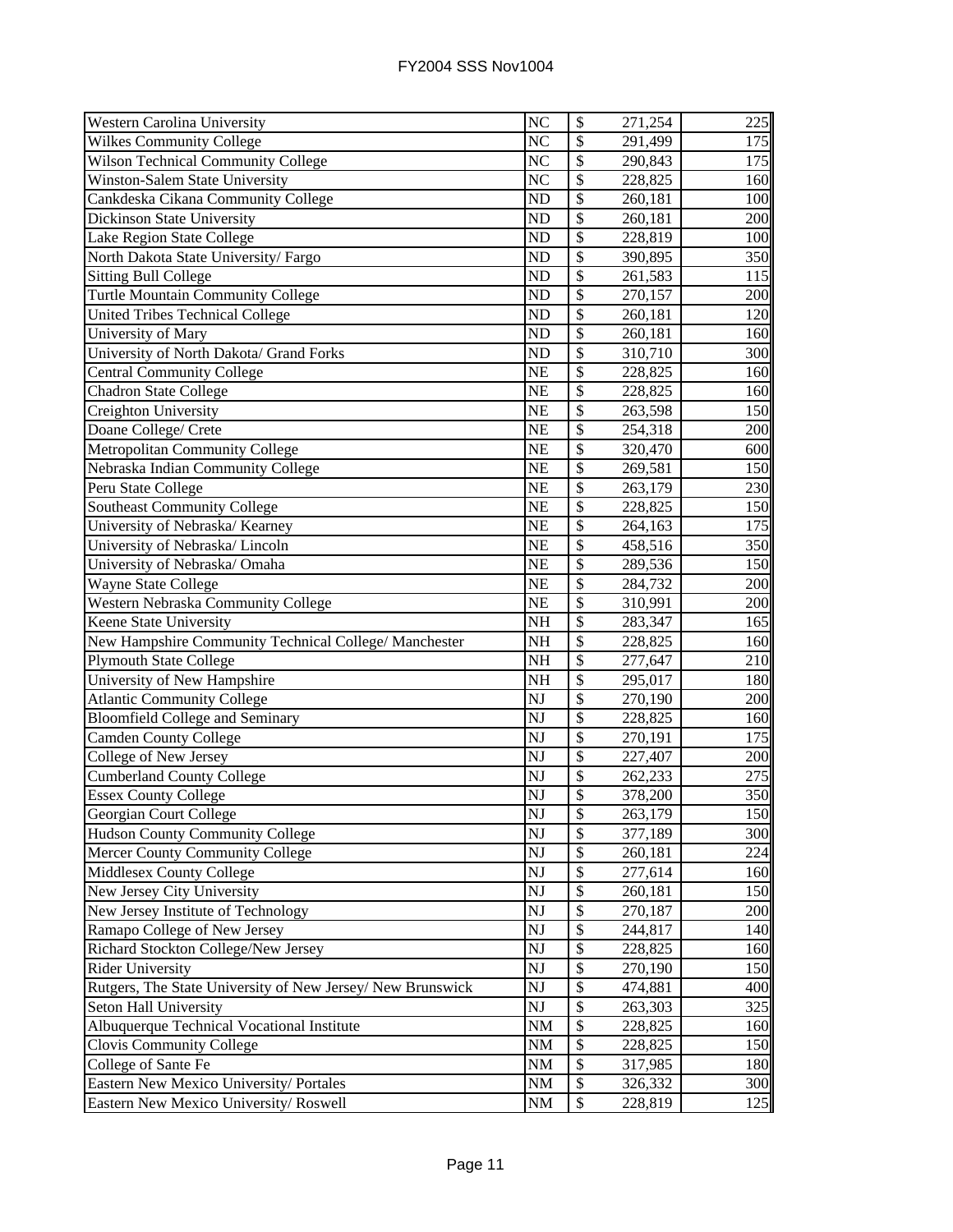| New Mexico Highlands University             | <b>NM</b>              | $\boldsymbol{\mathsf{S}}$ | 514,509 | 350 |
|---------------------------------------------|------------------------|---------------------------|---------|-----|
| New Mexico Junior College                   | <b>NM</b>              | \$                        | 248,142 | 150 |
| New Mexico State University/ Las Cruces     | <b>NM</b>              | \$                        | 369,184 | 350 |
| Northern New Mexico Community College       | <b>NM</b>              | $\overline{\mathcal{S}}$  | 260,181 | 180 |
| San Juan College                            | <b>NM</b>              | \$                        | 209,814 | 150 |
| Southwestern Indian Polytechnic Institute   | <b>NM</b>              | \$                        | 228,825 | 160 |
| University of New Mexico/ Albuquerque       | <b>NM</b>              | $\mathcal{S}$             | 228,825 | 150 |
| University of New Mexico/ Gallup Campus     | <b>NM</b>              | \$                        | 228,819 | 150 |
| University of New Mexico/ Valencia Campus   | <b>NM</b>              | $\overline{\$}$           | 228,819 | 160 |
| Community College of Southern Nevada        | <b>NV</b>              | \$                        | 228,825 | 160 |
| University of Nevada/ Las Vegas             | <b>NV</b>              | \$                        | 306,552 | 265 |
| University of Nevada/Reno                   | <b>NV</b>              | $\overline{\$}$           | 318,366 | 175 |
| <b>Broome Community College</b>             | NY                     | $\overline{\$}$           | 237,599 | 250 |
| Cazenovia College                           | NY                     | $\overline{\$}$           | 272,181 | 160 |
| Clarkson University                         | NY                     | $\overline{\$}$           | 246,478 | 160 |
| <b>College of Aeronautics</b>               | <b>NY</b>              | \$                        | 228,825 | 220 |
| College of Mount Saint Vincent              | NY                     | $\overline{\$}$           | 260,181 | 100 |
| <b>Corning Community College</b>            | NY                     | $\overline{\$}$           | 247,081 | 205 |
| <b>CUNY/Bronx Community College</b>         | NY                     | \$                        | 549,361 | 563 |
| CUNY/ City College                          | NY                     | \$                        | 486,061 | 461 |
| <b>CUNY/Hunter College</b>                  | NY                     | \$                        | 413,203 | 325 |
| CUNY/ John Jay College of Criminal Justice  | NY                     | \$                        | 285,794 | 275 |
| CUNY/Kingsborough Community College         | <b>NY</b>              | \$                        | 223,274 | 250 |
| CUNY/Medgar Evers College                   | <b>NY</b>              | \$                        | 260,181 | 185 |
| CUNY/ Queens College                        | NY                     | $\overline{\$}$           | 240,562 | 186 |
| <b>CUNY/York College</b>                    | NY                     | $\overline{\$}$           | 348,115 | 300 |
| CUNY/York College/Disabled                  | NY                     | \$                        | 260,181 | 80  |
| Dowling College                             | <b>NY</b>              | $\overline{\$}$           | 225,176 | 100 |
| Fordham University                          | NY                     | $\overline{\$}$           | 230,065 | 200 |
| Genesee Community College                   | $\overline{NY}$        | $\overline{\$}$           | 270,190 | 250 |
| Iona College                                | NY                     | $\overline{\mathcal{S}}$  | 274,996 | 200 |
| Jefferson Community College                 | $\overline{\text{NY}}$ | $\overline{\mathcal{S}}$  | 228,825 | 160 |
| Long Island University/ Brooklyn Campus     | <b>NY</b>              | $\overline{\$}$           | 448,351 | 330 |
| Marist College/ Poughkeepsie                | NY                     | $\overline{\$}$           | 224,035 | 115 |
| Medaille College                            | NY                     | $\overline{\$}$           | 259,868 | 220 |
| Mercy College                               | NY                     | \$                        | 263,179 | 250 |
| <b>Molloy College</b>                       | NY                     | \$                        | 228,825 | 160 |
| Monroe Community College                    | NY                     | $\mathcal{S}$             | 238,715 | 250 |
| <b>Nassau Community College</b>             | NY                     | \$                        | 348,979 | 395 |
| <b>Orange County Community College</b>      | <b>NY</b>              | \$                        | 238,673 | 232 |
| Polytechnic University                      | <b>NY</b>              | \$                        | 333,915 | 250 |
| Queensborough Community College             | <b>NY</b>              | $\mathcal{S}$             | 290,292 | 105 |
| Rochester Institute of Technology           | <b>NY</b>              | \$                        | 248,598 | 250 |
| <b>Rockland Community College</b>           | NY                     | \$                        | 209,814 | 160 |
| <b>Schenectady County Community College</b> | NY                     | \$                        | 260,181 | 175 |
| <b>Suffolk County Community College</b>     | <b>NY</b>              | \$                        | 260,181 | 250 |
| SUNY/ Albany                                | <b>NY</b>              | $\overline{\mathcal{S}}$  | 228,825 | 160 |
| SUNY/Binghamton University                  | <b>NY</b>              | $\mathcal{S}$             | 341,479 | 400 |
| <b>SUNY/Brockport</b>                       | <b>NY</b>              | \$                        | 293,018 | 250 |
| SUNY/Buffalo                                | NY                     | \$                        | 244,252 | 275 |
| <b>SUNY/ Buffalo State College</b>          | <b>NY</b>              | \$                        | 263,179 | 185 |
| SUNY/College of Technology/Canton           | NY                     | \$                        | 240,265 | 216 |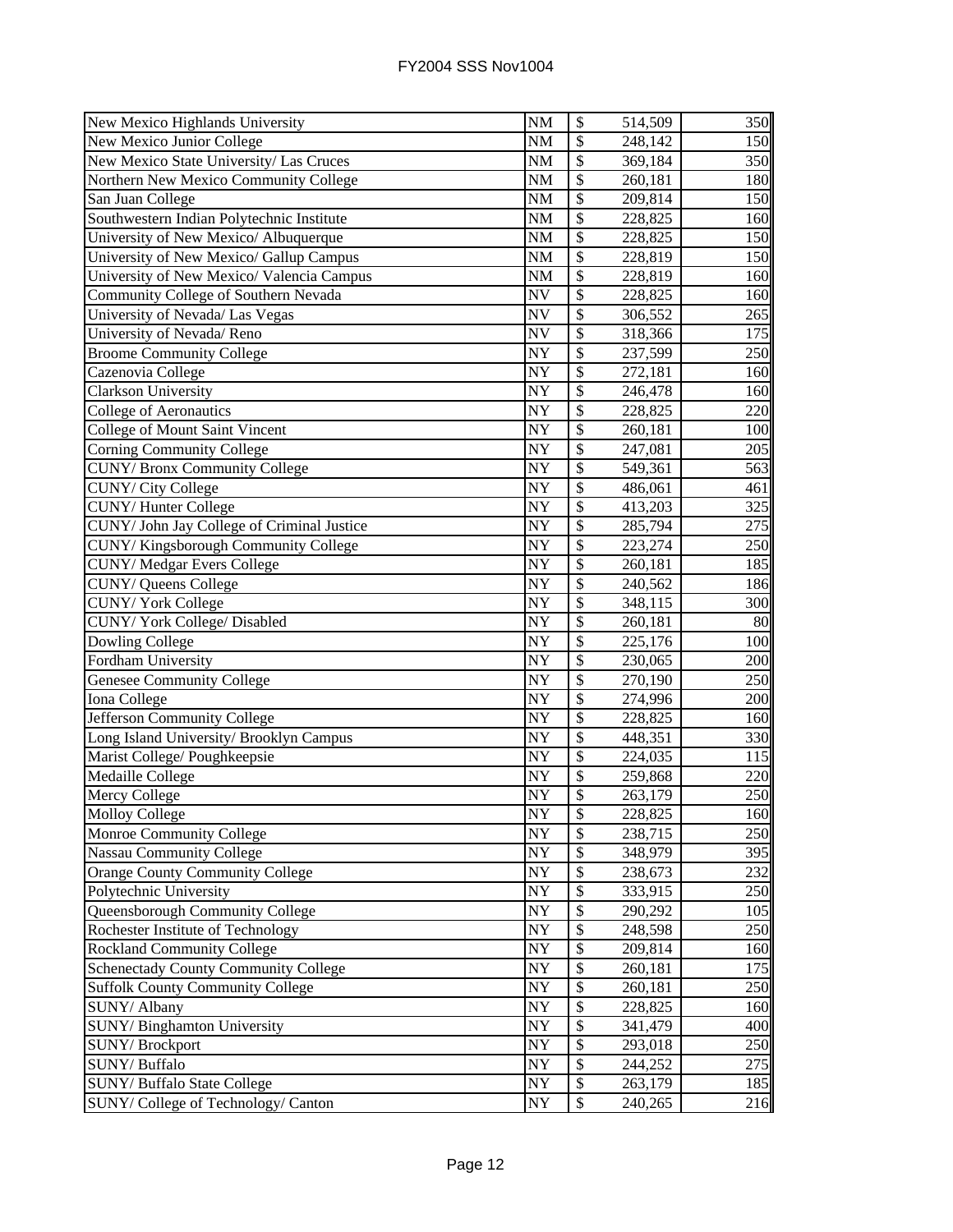| <b>SUNY/ New Paltz</b>                                | NY                     | \$                       | 381,634 | 500        |
|-------------------------------------------------------|------------------------|--------------------------|---------|------------|
| SUNY/Plattsburgh State University                     | NY                     | \$                       | 478,390 | 375        |
| SUNY/Potsdam College                                  | NY                     | \$                       | 253,311 | 200        |
| Syracuse University                                   | NY                     | \$                       | 319,810 | 350        |
| <b>Ulster County Community College</b>                | NY                     | \$                       | 269,495 | 210        |
| <b>Westchester Community College</b>                  | NY                     | \$                       | 228,825 | 160        |
| <b>Bowling Green State University</b>                 | OH                     | \$                       | 524,539 | 350        |
| Central State University                              | <b>OH</b>              | $\mathcal{S}$            | 344,322 | 250        |
| Cincinnati State Technical & Community College        | <b>OH</b>              | \$                       | 260,181 | 200        |
| <b>Clark State Community College</b>                  | <b>OH</b>              | \$                       | 228,825 | 135        |
| <b>Cleveland State University</b>                     | <b>OH</b>              | \$                       | 480,623 | 500        |
| Columbus State Community College                      | <b>OH</b>              | \$                       | 228,825 | 160        |
| Cuyahoga Community College/ Metro                     | <b>OH</b>              | \$                       | 270,190 | 196        |
| Cuyahoga Community College/ Metro East West/ Disabled | <b>OH</b>              | \$                       | 278,449 | 226        |
| David N. Myers University                             | <b>OH</b>              | \$                       | 262,434 | 275        |
| Hocking College/ Main & Perry                         | <b>OH</b>              | \$                       | 260,181 | 150        |
| Kent State University                                 | <b>OH</b>              | \$                       | 409,630 | 300        |
| Lourdes College                                       | <b>OH</b>              | $\overline{\$}$          | 250,891 | 145        |
| Oberlin College                                       | <b>OH</b>              | \$                       | 297,016 | 175        |
| Ohio State University/ ATI/ Wooster                   | <b>OH</b>              | \$                       | 278,036 | 210        |
| Ohio University/ Athens                               | <b>OH</b>              | \$                       | 291,293 | 275        |
| Shawnee State University                              | OH                     | \$                       | 270,190 | 170        |
| <b>Sinclair Community College</b>                     | <b>OH</b>              | \$                       | 260,181 | 150        |
| University of Cincinnati                              | <b>OH</b>              | $\mathcal{S}$            | 228,825 | 160        |
| University of Toledo                                  | <b>OH</b>              | $\overline{\$}$          | 199,614 | 160        |
| <b>Washington State Community College</b>             | <b>OH</b>              | \$                       | 270,192 | 175        |
| Xavier University                                     | <b>OH</b>              | \$                       | 209,814 | 160        |
| <b>Bacone College</b>                                 | <b>OK</b>              | $\overline{\$}$          | 260,181 | 140        |
| Cameron University                                    | $\overline{\text{OK}}$ | \$                       | 357,673 | 221        |
| Carl Albert State College/ Poteau And Sallisaw        | $\overline{\rm OK}$    | $\overline{\mathcal{S}}$ | 391,210 | 282        |
| <b>Connors State College</b>                          | $\overline{\text{OK}}$ | $\overline{\mathcal{S}}$ | 228,825 | 160        |
| <b>East Central University</b>                        | $\overline{\text{OK}}$ | $\overline{\mathcal{S}}$ | 393,438 | 250        |
| Eastern Oklahoma State                                | OK                     | \$                       | 260,181 | 150        |
| <b>Langston University</b>                            | OK                     | \$                       | 476,436 | 250        |
| Murray State College                                  | OK                     | $\overline{\$}$          | 328,157 | 275        |
| Northeastern Oklahoma A&M College                     | OK                     | \$                       | 228,825 | 150        |
| Northeastern State University                         | $\overline{\text{OK}}$ | \$                       | 266,811 | 175        |
| Oklahoma State University                             | OK                     | \$                       | 268,947 | <b>180</b> |
| <b>Redlands Community College</b>                     | OK                     | \$                       | 246,134 | 200        |
| <b>Rogers State University</b>                        | OK                     | \$                       | 341,916 | 300        |
| Seminole State College                                | OK                     | \$                       | 228,825 | 160        |
| Southeastern Oklahoma State University                | OK                     | \$                       | 318,979 | 300        |
| Southern Nazarene University                          | OK                     | \$                       | 209,814 | 160        |
| St. Gregory's University                              | OK                     | \$                       | 228,825 | 160        |
| University of Central Oklahoma                        | OK                     | \$                       | 209,814 | 160        |
| University of Oklahoma/ Norman                        | OK                     | \$                       | 400,636 | 300        |
| Western Oklahoma State College                        | OK                     | \$                       | 228,825 | 160        |
| <b>Blue Mountain Community College</b>                | <b>OR</b>              | \$                       | 214,053 | 150        |
| Chemeketa Community College/ Disabled                 | <b>OR</b>              | \$                       | 208,327 | 100        |
| Chemeketa Community College/ Salem                    |                        | \$                       |         | 220        |
|                                                       | <b>OR</b>              |                          | 252,407 |            |
| <b>Clatsop Community College</b>                      | OR                     | \$                       | 270,227 | 150        |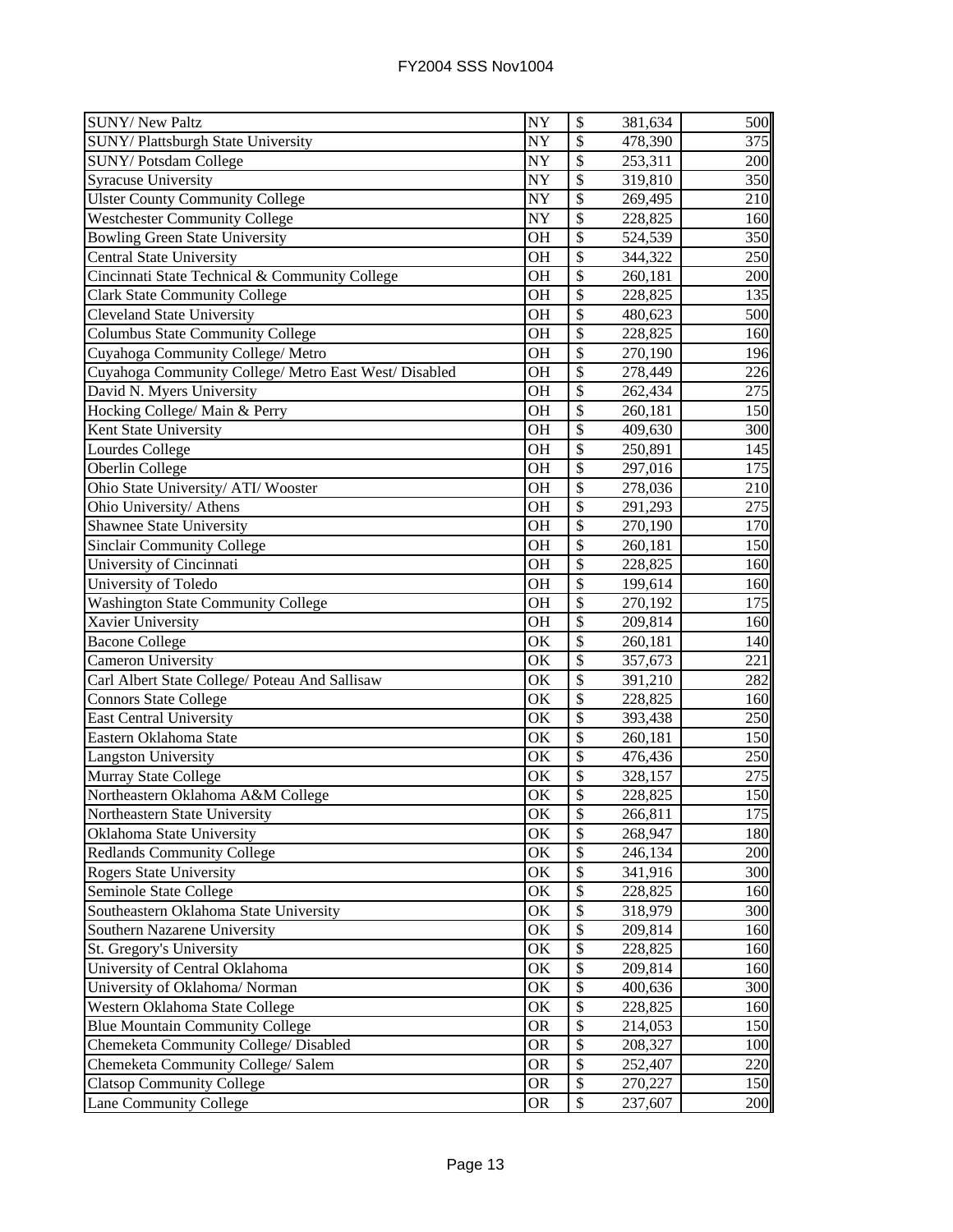| Mt. Hood Community College                               | <b>OR</b>       | \$                       | 228,825 | 120 |
|----------------------------------------------------------|-----------------|--------------------------|---------|-----|
| Oregon Institute of Technology                           | <b>OR</b>       | \$                       | 228,825 | 120 |
| Oregon State University                                  | <b>OR</b>       | \$                       | 228,825 | 150 |
| Portland Community College/ Sylvania                     | <b>OR</b>       | $\overline{\$}$          | 228,825 | 125 |
| Portland State University                                | <b>OR</b>       | \$                       | 331,380 | 265 |
| <b>Rogue Community College</b>                           | <b>OR</b>       | \$                       | 228,825 | 125 |
| Southern Oregon University                               | <b>OR</b>       | \$                       | 252,794 | 180 |
| Southwestern Oregon Community College                    | <b>OR</b>       | \$                       | 270,224 | 155 |
| <b>Umpqua Community College</b>                          | <b>OR</b>       | $\mathcal{S}$            | 249,067 | 165 |
| University of Oregon                                     | <b>OR</b>       | \$                       | 484,707 | 340 |
| Western Oregon University                                | <b>OR</b>       | \$                       | 305,408 | 240 |
| Bloomsburg University of Pennsylvania                    | PA              | \$                       | 248,144 | 150 |
| California University of Pennsylvania                    | PA              | \$                       | 263,179 | 150 |
| Clarion University of Pennsylvania                       | PA              | \$                       | 304,705 | 200 |
| Commonwealth Technical Institute/Hiram G. Andrews Center | PA              | \$                       | 209,814 | 160 |
| Community College of Philadelphia                        | PA              | \$                       | 237,607 | 225 |
| <b>Drexel University</b>                                 | PA              | \$                       | 277,732 | 225 |
| East Stroudsburg University/ Pennsylvania                | PA              | \$                       | 197,607 | 150 |
| Harcum College                                           | PA              | $\overline{\$}$          | 278,615 | 170 |
| Kutztown University                                      | PA              | \$                       | 270,195 | 175 |
| Lehigh Carbon Community College                          | PA              | \$                       | 228,825 | 160 |
| Lock Haven University of Pennsylvania                    | PA              | \$                       | 263,179 | 180 |
| Peirce College                                           | PA              | \$                       | 246,916 | 165 |
| Pennsylvania College of Technology                       | PA              | \$                       | 224,242 | 160 |
| Pennsylvania Institute of Technology                     | PA              | \$                       | 291,259 | 180 |
| Pennsylvania State University/ Mckeesport                | PA              | \$                       | 269,693 | 155 |
| Pennsylvania State University/ University Park           | PA              | \$                       | 270,190 | 180 |
| Pennsylvania State University/Wilkes-Barre               | PA              | \$                       | 260,181 | 150 |
| Reading Area Community College                           | $\overline{PA}$ | $\overline{\mathcal{S}}$ | 306,914 | 250 |
| Seton Hill University                                    | PA              | \$                       | 257,533 | 175 |
| Slippery Rock University/Pennsylvania                    | $\overline{PA}$ | \$                       | 230,065 | 185 |
| <b>Temple University</b>                                 | PA              | $\overline{\$}$          | 270,387 | 175 |
| University of Pennsylvania                               | PA              | \$                       | 256,803 | 185 |
| University of Pittsburgh                                 | PA              | \$                       | 365,390 | 350 |
| <b>West Chester University</b>                           | PA              | \$                       | 237,607 | 150 |
| <b>Westmoreland County Community College</b>             | PA              | \$                       | 249,740 | 225 |
| American University of Puerto Rico                       | PR              | P                        | 298,098 | 308 |
| <b>Bayamon Central University</b>                        | PR              | \$                       | 327,187 | 480 |
| Caribbean University/ Bayamon                            | PR              | \$                       | 356,824 | 263 |
| Carlos Albizu University                                 | PR              | \$                       | 228,825 | 150 |
| Collegio Universitario Del Este                          | PR              | \$                       | 344,618 | 384 |
| Humacao Community College                                | PR              | \$                       | 263,179 | 232 |
| Inter American University of Puerto Rico/ Aguadilla      | PR              | \$                       | 453,599 | 410 |
| Inter American University of Puerto Rico/ Arecibo        | PR              | \$                       | 228,825 | 160 |
| Inter American University of Puerto Rico/ Bayamon        | PR              | \$                       | 263,179 | 225 |
| Inter American University of Puerto Rico/ San German     | <b>PR</b>       | \$                       | 270,190 | 232 |
| Polytechnic University of Puerto Rico                    | PR              | \$                       | 275,573 | 230 |
| Pontifical Catholic University of Puerto Rico            | PR              | \$                       | 474,149 | 400 |
| Technical College of San Juan                            | PR              | \$                       | 300,332 | 313 |
| Universidad Del Turabo                                   | PR              | \$                       | 268,503 | 257 |
| Universidad Metropolitana                                | PR              | \$                       | 270,188 | 180 |
| University of Puerto Rico/ Arecibo                       | PR              | $\$$                     | 284,308 | 206 |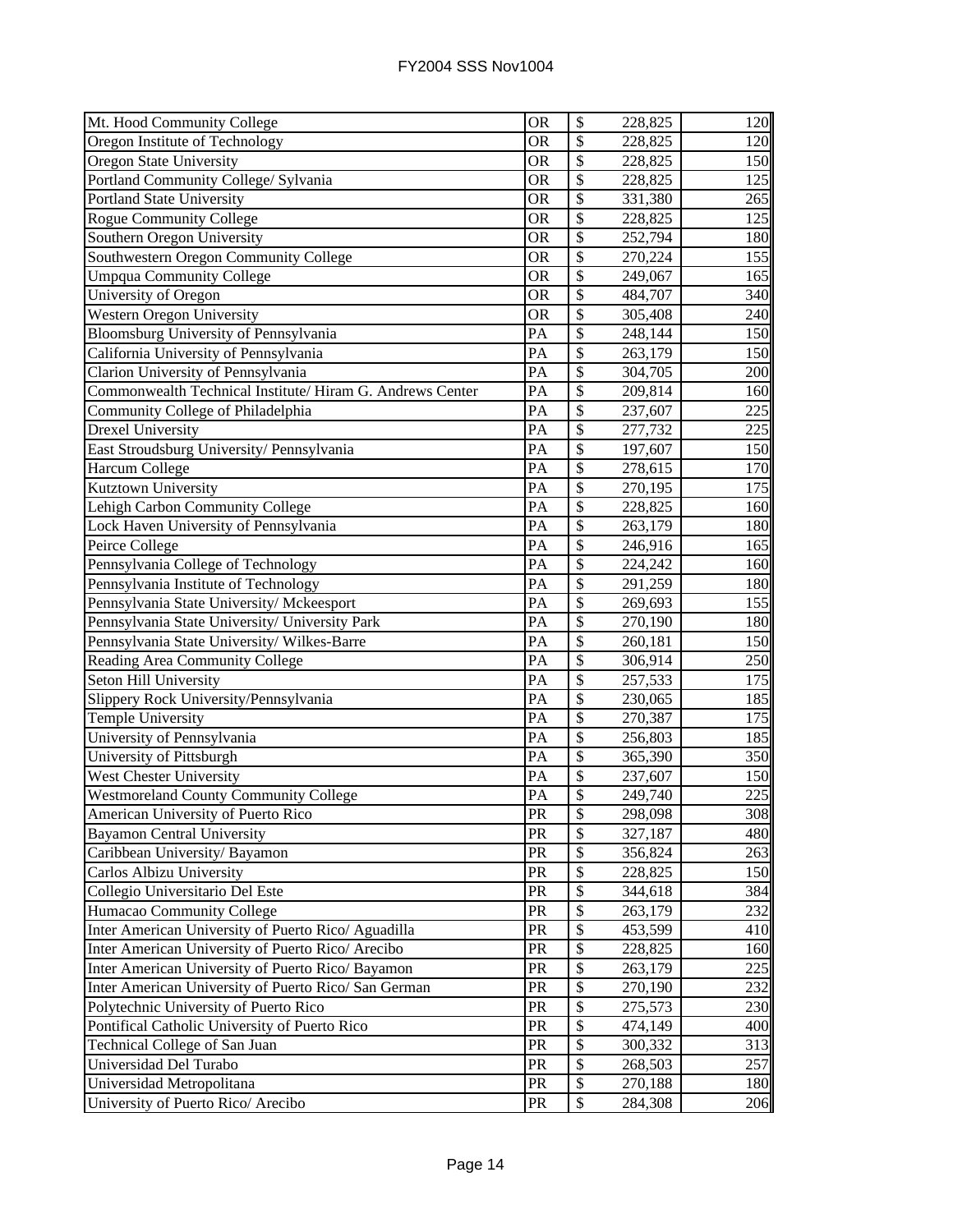| University of Puerto Rico/ Bayamon         | PR              | \$                       | 270,190 | 232 |
|--------------------------------------------|-----------------|--------------------------|---------|-----|
| University of Puerto Rico/ Carolina        | PR              | \$                       | 419,819 | 314 |
| University of Puerto Rico/ Cayey           | PR              | $\overline{\$}$          | 483,405 | 384 |
| University of Puerto Rico/ Humacao         | PR              | \$                       | 356,322 | 349 |
| University of Puerto Rico/ Rio Piedras     | PR              | $\overline{\$}$          | 358,312 | 400 |
| University of The Sacred Heart             | PR              | $\overline{\mathcal{S}}$ | 529,658 | 600 |
| Palau Community College                    | PW              | \$                       | 237,607 | 175 |
| Community College of Rhode Island          | <b>RI</b>       | \$                       | 309,378 | 300 |
| <b>Rhode Island College</b>                | RI              | $\mathsf{\$}$            | 339,411 | 300 |
| Claflin College                            | <b>SC</b>       | \$                       | 260,181 | 135 |
| Florence-Darlington Technical College      | <b>SC</b>       | \$                       | 209,814 | 160 |
| <b>Greenville Technical College</b>        | <b>SC</b>       | \$                       | 361,520 | 350 |
| Horry-Georgetown Technical College         | <b>SC</b>       | \$                       | 260,181 | 150 |
| Midlands Technical College/ Airport        | SC              | \$                       | 260,181 | 175 |
| Morris College                             | <b>SC</b>       | \$                       | 260,748 | 175 |
| Northeastern Technical College             | $\overline{SC}$ | $\overline{\$}$          | 257,975 | 160 |
| Orangeburg-Calhoun Technical College       | $S\overline{C}$ | $\overline{\$}$          | 270,188 | 150 |
| <b>Piedmont Technical College</b>          | SC              | \$                       | 263,179 | 150 |
| South Carolina State University            | <b>SC</b>       | $\overline{\$}$          | 228,825 | 160 |
| <b>Spartanburg Methodist College</b>       | SC              | $\overline{\$}$          | 263,179 | 150 |
| <b>Spartanburg Technical College</b>       | SC              | \$                       | 255,615 | 150 |
| Technical College of The Lowcountry        | SC              | \$                       | 260,181 | 150 |
| <b>Tri-County Technical College</b>        | SC              | \$                       | 276,864 | 150 |
| <b>Trident Technical College</b>           | <b>SC</b>       | $\mathcal{S}$            | 305,120 | 200 |
| University of South Carolina/ Beaufort     | <b>SC</b>       | \$                       | 258,591 | 150 |
| University of South Carolina/ Columbia     | <b>SC</b>       | \$                       | 309,107 | 200 |
| University of South Carolina/ Lancaster    | <b>SC</b>       | $\overline{\$}$          | 237,607 | 150 |
| University of South Carolina/ Salkehatchie | $S\overline{C}$ | $\overline{\$}$          | 237,607 | 150 |
| University of South Carolina/ Spartanburg  | <b>SC</b>       | $\overline{\mathcal{S}}$ | 260,181 | 150 |
| University of South Carolina/ Sumter       | SC              | $\overline{\$}$          | 260,181 | 150 |
| University of South Carolina/ Union        | $\overline{SC}$ | $\overline{\mathcal{S}}$ | 227,407 | 150 |
| <b>Voorhees College</b>                    | $\overline{SC}$ | \$                       | 260,181 | 200 |
| Williamsburg Technical College             | $\overline{SC}$ | $\overline{\mathcal{S}}$ | 209,814 | 160 |
| York Technical College/ Rock Hill          | <b>SC</b>       | $\overline{\mathcal{S}}$ | 263,167 | 200 |
| <b>Black Hills State University</b>        | <b>SD</b>       | \$                       | 265,678 | 160 |
| Dakota Wesleyan University                 | <b>SD</b>       | \$                       | 227,412 | 155 |
| Northern State University                  | SD              | $\boldsymbol{\$}$        | 260,181 | 150 |
| Oglala Lakota College                      | <b>SD</b>       | \$                       | 269,415 | 175 |
| Si Tanka Tribal College                    | <b>SD</b>       | \$                       | 209,814 | 125 |
| Sinte Gleska University/ Mission           | <b>SD</b>       | \$                       | 310,121 | 250 |
| Sisseton-Wahpeton Community College        | <b>SD</b>       | \$                       | 228,825 | 160 |
| South Dakota State University              | <b>SD</b>       | \$                       | 228,825 | 160 |
| University of South Dakota                 | <b>SD</b>       | \$                       | 255,839 | 175 |
| <b>Austin Peay State University</b>        | <b>TN</b>       | \$                       | 237,607 | 180 |
| <b>Dyersburg State Community College</b>   | <b>TN</b>       | \$                       | 297,428 | 185 |
| East Tennessee State University            | <b>TN</b>       | \$                       | 270,190 | 225 |
| <b>Fisk University</b>                     | <b>TN</b>       | \$                       | 228,825 | 160 |
| <b>Hiwassee College</b>                    | <b>TN</b>       | \$                       | 267,042 | 155 |
| Lane College                               | TN              | $\overline{\$}$          | 263,179 | 150 |
| Lemoyne-Owen College                       | TN              | $\mathbb{S}$             | 260,181 | 155 |
| <b>Lincoln Memorial University</b>         | TN              | \$                       | 260,181 | 150 |
| Martin Methodist College                   | TN              | $\mathbb{S}$             | 257,978 | 150 |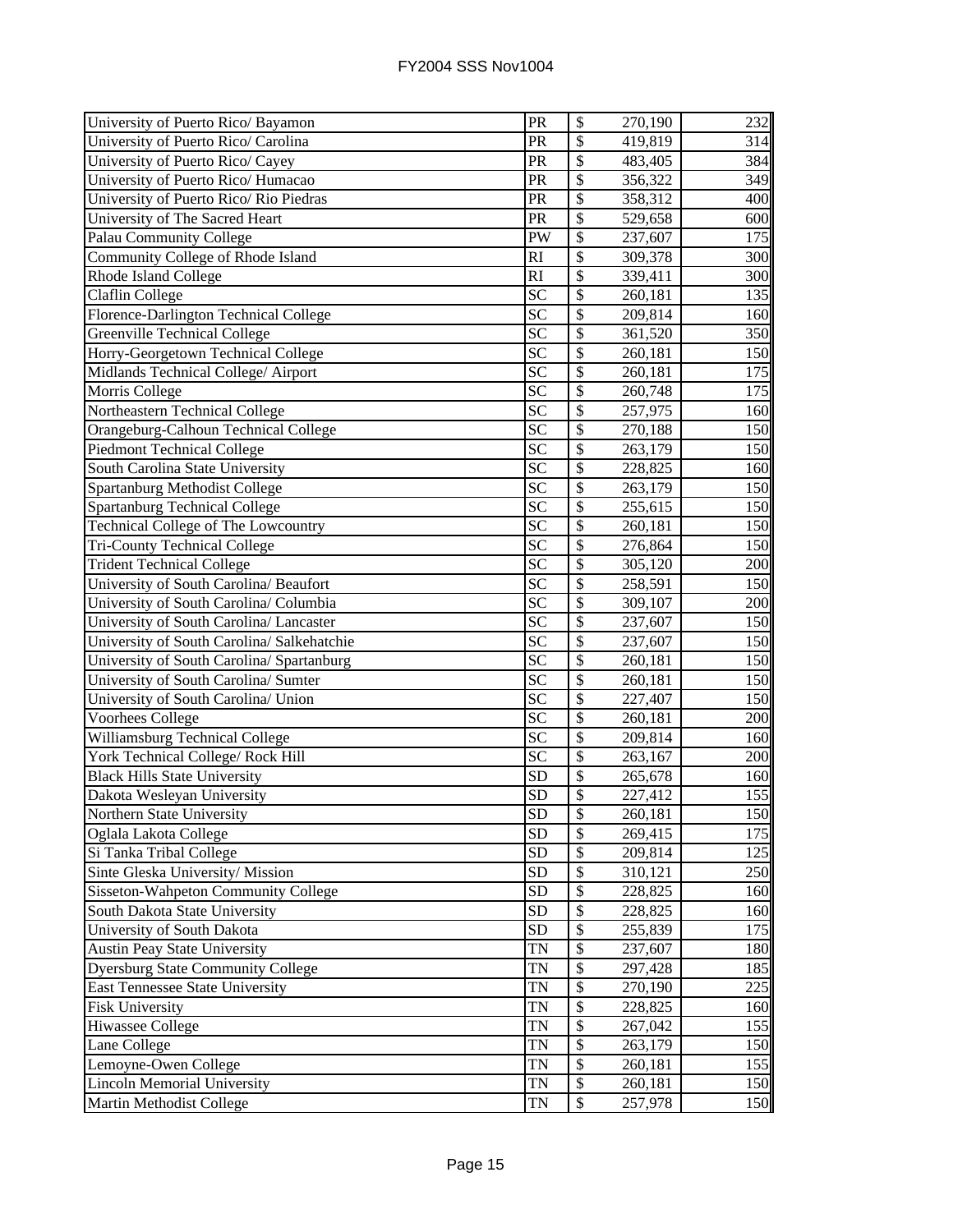| Middle Tennessee State University                              | <b>TN</b>              | \$                       | 228,825 | 160 |
|----------------------------------------------------------------|------------------------|--------------------------|---------|-----|
| Northeast State Technical Community College                    | $\overline{\text{TN}}$ | \$                       | 250,454 | 180 |
| Pellissippi State Tech Cmty College                            | <b>TN</b>              | $\overline{\$}$          | 228,825 | 160 |
| <b>Tennessee State University</b>                              | TN                     | \$                       | 263,179 | 175 |
| <b>Tusculum College</b>                                        | TN                     | $\overline{\$}$          | 260,181 | 200 |
| University of Tennessee/ Chattanooga                           | <b>TN</b>              | \$                       | 263,171 | 200 |
| University of Tennessee/ Knoxville                             | TN                     | \$                       | 313,559 | 250 |
| Abilene Christian University                                   | TX                     | \$                       | 280,718 | 200 |
| Amarillo College                                               | <b>TX</b>              | \$                       | 307,323 | 250 |
| <b>Brookhaven College</b>                                      | <b>TX</b>              | $\mathcal{S}$            | 264,727 | 240 |
| Coastal Bend College                                           | <b>TX</b>              | \$                       | 260,181 | 200 |
| College of the Mainland                                        | <b>TX</b>              | \$                       | 228,825 | 160 |
| Dallas County Community College District/ Cedar Valley College | <b>TX</b>              | \$                       | 278,616 | 200 |
| Dallas County Community College District/ Eastfield            | <b>TX</b>              | \$                       | 279,980 | 235 |
| Del Mar College                                                | <b>TX</b>              | \$                       | 228,825 | 160 |
| El Centro College                                              | <b>TX</b>              | \$                       | 260,181 | 165 |
| El Paso Community College                                      | <b>TX</b>              | \$                       | 549,419 | 600 |
| Frank Phillips College                                         | <b>TX</b>              | \$                       | 209,814 | 150 |
| <b>Galveston College</b>                                       | <b>TX</b>              | \$                       | 221,057 | 150 |
| <b>Hill College</b>                                            | TX                     | $\overline{\$}$          | 208,630 | 175 |
| Houston Community College System                               | TX                     | \$                       | 372,233 | 200 |
| Jarvis Christian College                                       | TX                     | \$                       | 276,799 | 200 |
| Kilgore College                                                | <b>TX</b>              | \$                       | 209,814 | 160 |
| <b>Laredo Community College</b>                                | TX                     | \$                       | 240,252 | 300 |
| McLennan Community College/ Waco                               | <b>TX</b>              | \$                       | 297,498 | 240 |
| <b>Midland College</b>                                         | <b>TX</b>              | \$                       | 228,825 | 160 |
| Mountain View College                                          | <b>TX</b>              | \$                       | 223,401 | 160 |
| Navarro College                                                | <b>TX</b>              | \$                       | 350,820 | 300 |
| North Central Texas College/ Corinth Campus                    | <b>TX</b>              | $\overline{\$}$          | 228,825 | 160 |
| North Lake College                                             | <b>TX</b>              | $\overline{\mathcal{S}}$ | 279,295 | 150 |
| Odessa College                                                 | <b>TX</b>              | \$                       | 260,181 | 150 |
| Our Lady of The Lake University                                | $\overline{\text{TX}}$ | \$                       | 243,220 | 180 |
| Palo Alto College                                              | <b>TX</b>              | $\overline{\mathcal{S}}$ | 270,190 | 250 |
| Paul Quinn College                                             | <b>TX</b>              | $\mathcal{S}$            | 238,387 | 150 |
| <b>Richland College</b>                                        | <b>TX</b>              | $\mathcal{S}$            | 270,190 | 250 |
| Sam Houston State University                                   | <b>TX</b>              | \$                       | 199,614 | 160 |
| San Antonio College                                            | TX                     | \$                       | 413,841 | 400 |
| San Jacinto College North                                      | <b>TX</b>              | \$                       | 228,825 | 160 |
| South Plains College                                           | TX                     | \$                       | 228,825 | 150 |
| Southwest Texas Junior College                                 | TX                     | \$                       | 283,358 | 300 |
| Southwest Texas State University                               | TX                     | \$                       | 263,179 | 220 |
| Southwestern Christian College                                 | TX                     | \$                       | 228,825 | 150 |
| Tarrant County College/ Northwest South                        | <b>TX</b>              | \$                       | 260,181 | 165 |
| <b>Temple College</b>                                          | <b>TX</b>              | \$                       | 216,544 | 160 |
| Texarkana College                                              | <b>TX</b>              | \$                       | 235,241 | 225 |
| Texas A&M International University                             | <b>TX</b>              | \$                       | 228,825 | 160 |
| Texas A&M University/ Commerce                                 | <b>TX</b>              | \$                       | 483,990 | 425 |
| Texas A&M University/ Corpus Christi                           | <b>TX</b>              | \$                       | 228,825 | 160 |
| Texas A&M University/ Kingsville                               | <b>TX</b>              | \$                       | 268,760 | 240 |
| <b>Texas Christian University</b>                              | <b>TX</b>              | \$                       | 237,607 | 150 |
| <b>Texas College</b>                                           | TX                     | \$                       | 228,825 | 160 |
| <b>Texas Southern University</b>                               | <b>TX</b>              | \$                       | 302,250 | 250 |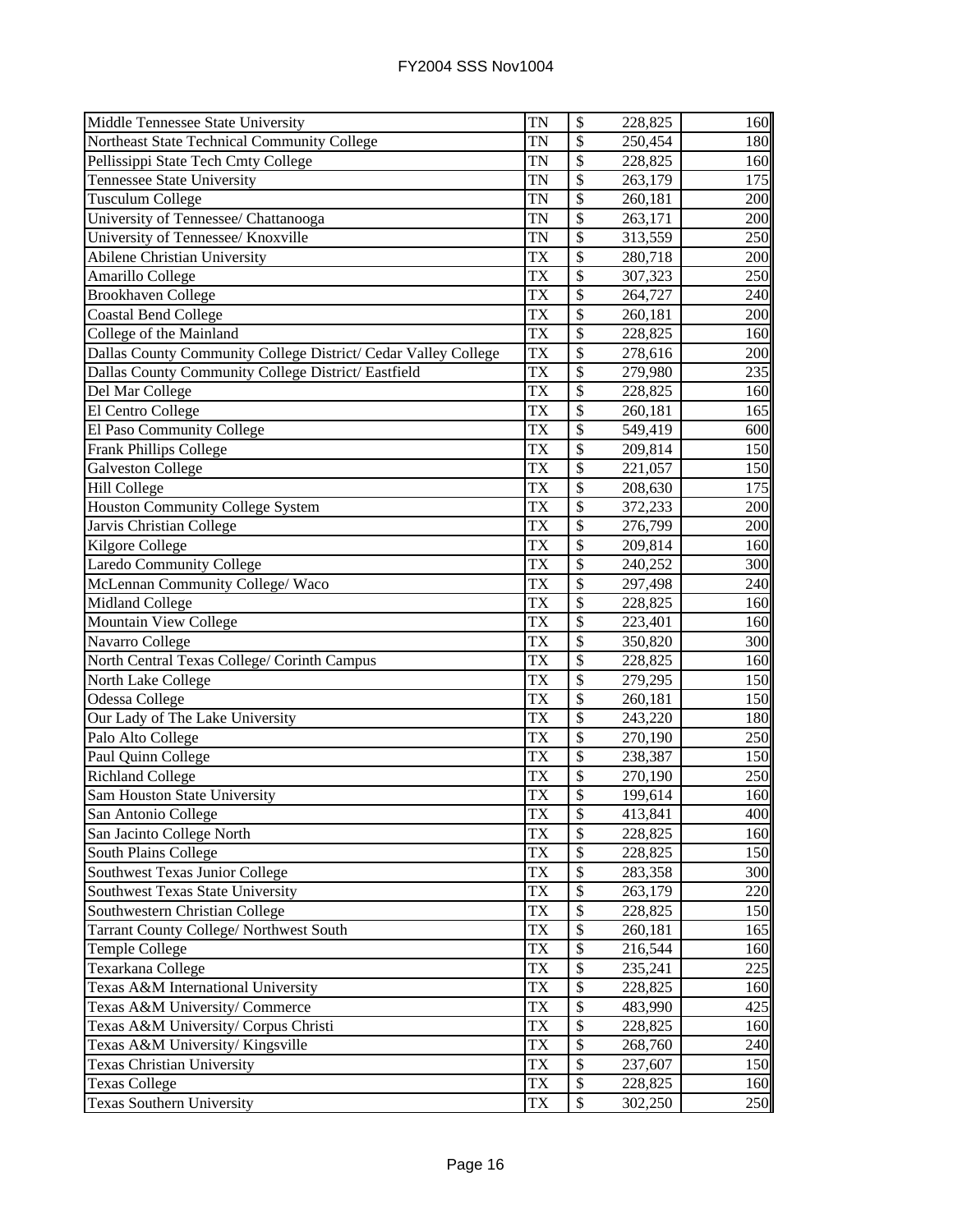| Trinity Valley Community College/ Henderson | <b>TX</b>       | $\boldsymbol{\$}$         | 291,991  | 350 |
|---------------------------------------------|-----------------|---------------------------|----------|-----|
| <b>Tyler Junior College</b>                 | <b>TX</b>       | $\overline{\$}$           | 228,232  | 200 |
| University of Houston                       | <b>TX</b>       | \$                        | 278,541  | 215 |
| <b>University of North Texas</b>            | <b>TX</b>       | $\overline{\$}$           | 318,024  | 250 |
| University of Texas/ Arlington              | <b>TX</b>       | \$                        | 335,095  | 275 |
| University of Texas/ Austin                 | <b>TX</b>       | \$                        | 199,614  | 130 |
| University of Texas/ Brownsville            | <b>TX</b>       | \$                        | 270,190  | 250 |
| University of Texas/ El Paso                | <b>TX</b>       | \$                        | 269,469  | 200 |
| University of Texas/ Pan American           | <b>TX</b>       | $\mathcal{S}$             | 486,611  | 350 |
| University of The Incarnate Word            | <b>TX</b>       | \$                        | 228,825  | 160 |
| Victoria County Junior College District     | <b>TX</b>       | $\boldsymbol{\mathsf{S}}$ | 228,825  | 160 |
| Weatherford College                         | <b>TX</b>       | \$                        | 228,825  | 160 |
| West Texas A & M University                 | <b>TX</b>       | \$                        | 333,933  | 210 |
| Wiley College                               | <b>TX</b>       | \$                        | 260,181  | 220 |
| College of Eastern Utah/ Price Campus       | <b>UT</b>       | $\overline{\$}$           | 228,819  | 150 |
| College of Eastern Utah/ San Juan Campus    | <b>UT</b>       | \$                        | 319,341  | 206 |
| Dixie State College/ Utah                   | <b>UT</b>       | \$                        | 285,859  | 200 |
| Salt Lake Community College/ Redwood Road   | UT              | \$                        | 294,835  | 175 |
| <b>Snow College</b>                         | UT              | $\overline{\$}$           | 315,212  | 200 |
| Southern Utah University                    | UT              | \$                        | 263,179  | 150 |
| University of Utah                          | UT              | \$                        | 305,385  | 225 |
| Utah State University/Logan                 | UT              | \$                        | 270,190  | 190 |
| <b>Utah Valley State College</b>            | UT              | \$                        | 260,181  | 150 |
| Weber State University                      | <b>UT</b>       | \$                        | 370,737  | 280 |
| Dabney S. Lancaster Community College       | <b>VA</b>       | \$                        | 266,942  | 250 |
| <b>Hampton University</b>                   | <b>VA</b>       | $\overline{\$}$           | 270,190  | 180 |
| Lord Fairfax Community College              | <b>VA</b>       | \$                        | 228,825  | 160 |
| Mountain Empire Community College           | <b>VA</b>       | $\boldsymbol{\mathsf{S}}$ | 267,576  | 175 |
| Norfolk State University                    | $\overline{VA}$ | $\overline{\mathcal{S}}$  | 388,761  | 400 |
| Old Dominion University                     | VA              | $\overline{\mathcal{S}}$  | 292,048  | 200 |
| Patrick Henry Community College             | $\overline{VA}$ | $\overline{\mathcal{S}}$  | 293,952  | 225 |
| Paul D. Camp Community College              | VA              | $\overline{\mathcal{S}}$  | 246,478  | 175 |
| <b>Radford University</b>                   | <b>VA</b>       | \$                        | 270,193  | 160 |
| Rappahannock Community College              | <b>VA</b>       | \$                        | 271,394  | 175 |
| Saint Paul's College                        | <b>VA</b>       | $\overline{\$}$           | 228,825  | 150 |
| Southwest Virginia Community College        | <b>VA</b>       | \$                        | 346,729  | 300 |
| <b>Tidewater Community College</b>          | $\overline{VA}$ | P                         | 260, 181 | 180 |
| University of Virginia/ Wise                | VA              | \$                        | 263,179  | 175 |
| Virginia Highlands Community College        | VA              | \$                        | 332,930  | 210 |
| Virginia State University/ Petersburg       | VA              | \$                        | 296,539  | 200 |
| Virginia Western Community College          | VA              | \$                        | 259,903  | 250 |
| Wytheville Community College                | VA              | \$                        | 348,074  | 235 |
| <b>Castleton State College</b>              | <b>VT</b>       | \$                        | 270,191  | 230 |
| Community College of Vermont                | <b>VT</b>       | \$                        | 319,537  | 200 |
| <b>Johnson State College</b>                | <b>VT</b>       | \$                        | 363,670  | 235 |
| <b>Lyndon State College</b>                 | <b>VT</b>       | \$                        | 258,560  | 190 |
| Southern Vermont College                    | <b>VT</b>       | \$                        | 253,918  | 224 |
| University of Vermont/ Burlington           | <b>VT</b>       | \$                        | 286,860  | 225 |
| Vermont Technical College                   | <b>VT</b>       | \$                        | 264,459  | 170 |
| <b>Bellevue Community College</b>           | <b>WA</b>       | \$                        | 228,825  | 160 |
| <b>Big Bend Community College</b>           | <b>WA</b>       | \$                        | 260,181  | 158 |
| Central Washington University/Ellensburg    | <b>WA</b>       | \$                        | 260,181  | 200 |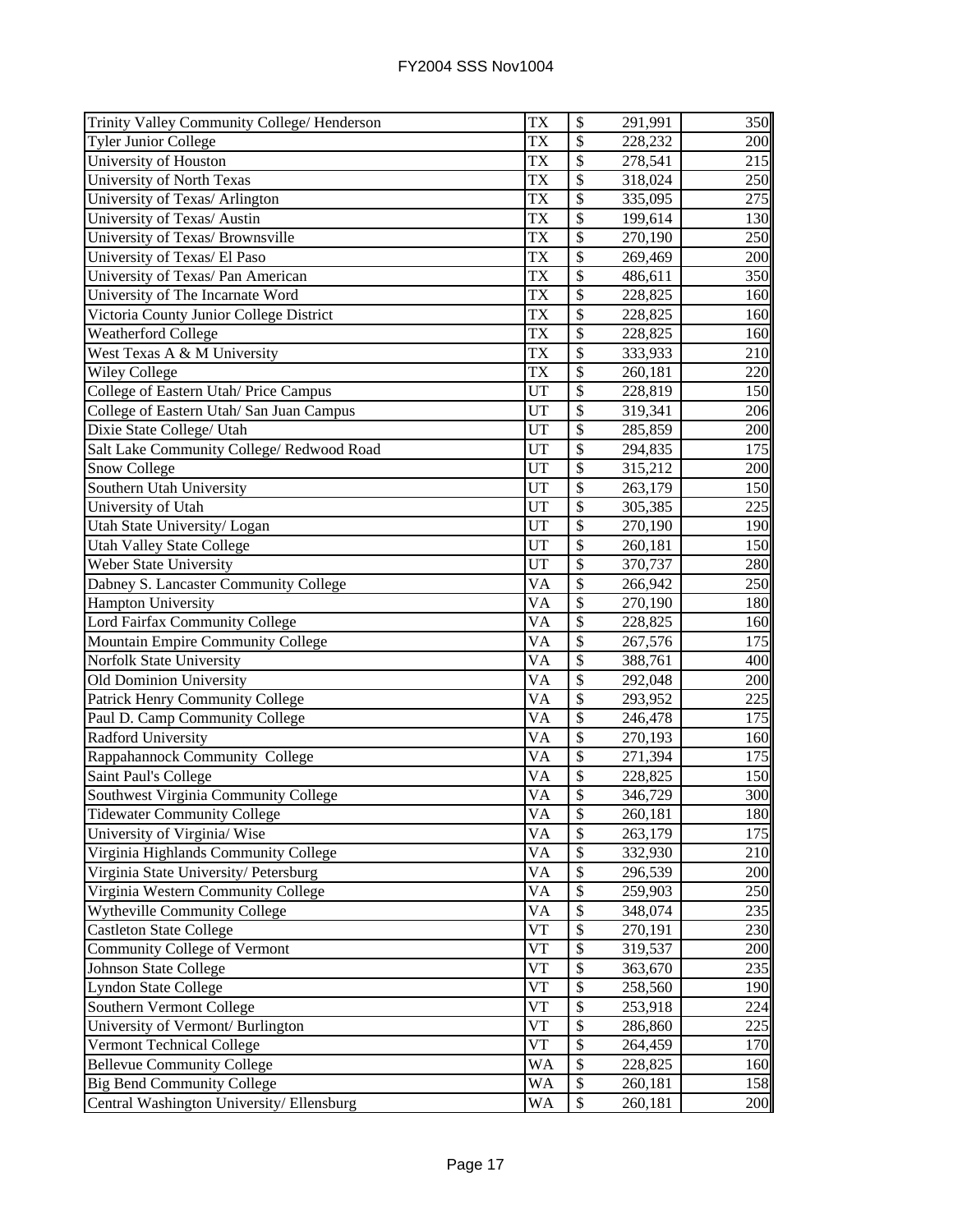| Centralia College                                      | <b>WA</b>              | \$                       | 296,582 | 210          |
|--------------------------------------------------------|------------------------|--------------------------|---------|--------------|
| Columbia Basin College                                 | WA                     | \$                       | 269,880 | 200          |
| Eastern Washington University/ Cheney                  | WA                     | \$                       | 367,259 | 300          |
| <b>Everett Community College</b>                       | WA                     | \$                       | 319,189 | 210          |
| Evergreen State College/Olympia & Tacoma               | <b>WA</b>              | \$                       | 277,755 | 180          |
| Green River Community College                          | $\overline{\text{WA}}$ | \$                       | 270,190 | 200          |
| Lower Columbia College                                 | $\overline{\text{WA}}$ | $\overline{\mathcal{S}}$ | 331,982 | 210          |
| Northwest Indian College                               | <b>WA</b>              | \$                       | 260,590 | 150          |
| Pierce College/Fort Steilacoom                         | $\overline{\text{WA}}$ | \$                       | 209,814 | 160          |
| <b>Seattle Central Community College</b>               | <b>WA</b>              | \$                       | 490,430 | 350          |
| <b>Skagit Valley College</b>                           | $\overline{\text{WA}}$ | \$                       | 317,930 | 210          |
| South Seattle Community College                        | <b>WA</b>              | \$                       | 273,001 | 175          |
| <b>Tacoma Community College</b>                        | WA                     | \$                       | 260,181 | 180          |
| University of Washington                               | <b>WA</b>              | \$                       | 411,453 | 300          |
| Walla Walla Community College                          | <b>WA</b>              | \$                       | 369,124 | 232          |
| <b>Washington State University</b>                     | $\overline{\text{WA}}$ | \$                       | 209,814 | 160          |
| Yakima Valley Community College                        | $\overline{\text{WA}}$ | $\overline{\$}$          | 273,571 | 200          |
| <b>Beloit College</b>                                  | WI                     | \$                       | 260,181 | 125          |
| College of Menominee Nation                            | WI                     | \$                       | 209,814 | 150          |
| Lac Courte Oreilles Ojibwa Community College           | WI                     | \$                       | 263,072 | 150          |
| Marquette University                                   | WI                     | \$                       | 472,444 | 280          |
| Milwaukee School of Engineering                        | WI                     | \$                       | 228,825 | 125          |
| Northcentral Technical College                         | WI                     | \$                       | 228,825 | 138          |
| <b>Ripon College</b>                                   | WI                     | $\overline{\$}$          | 237,607 | 115          |
| University of Wisconsin/ Disabled/ Stout               | WI                     | $\overline{\$}$          | 228,825 | 150          |
| University of Wisconsin/ Eau Claire                    | WI                     | \$                       | 349,832 | 300          |
| University of Wisconsin/ Green Bay                     | WI                     | $\overline{\$}$          | 357,897 | 225          |
| University of Wisconsin/La Crosse                      | WI                     | \$                       | 349,162 | 400          |
| University of Wisconsin/ Madison                       | WI                     | $\overline{\$}$          | 270,190 | 257          |
| University of Wisconsin/ Milwaukee                     | WI                     | $\overline{\$}$          | 283,026 | 250          |
| University of Wisconsin/Oshkosh                        | $\overline{\text{WI}}$ | $\overline{\$}$          | 356,416 | 300          |
| University of Wisconsin/ Parkside                      | $\overline{\text{WI}}$ | $\overline{\$}$          | 268,733 | 150          |
| University of Wisconsin/Platteville                    | WI                     | $\overline{\$}$          | 338,366 | 300          |
| University of Wisconsin/River Falls                    | WI                     | $\overline{\$}$          | 270,187 | 250          |
| University of Wisconsin/ Stevens Point                 | WI                     | \$                       | 263,868 | 210          |
| University of Wisconsin/ Stout                         | WI                     | \$                       | 288,203 | 270          |
| University of Wisconsin/Superior                       | WI                     | \$                       | 270,190 | 150 <b>1</b> |
| University of Wisconsin/Waukesha                       | WI                     | \$                       | 511,781 | 480          |
| University of Wisconsin/ Whitewater                    | WI                     | \$                       | 312,043 | 186          |
| Viterbo University                                     | WI                     | \$                       | 272,506 | 200          |
| <b>Bluefield State College</b>                         | WV                     | \$                       | 330,212 | 265          |
| <b>Concord College</b>                                 | WV                     | \$                       | 277,497 | 200          |
| Marshall University                                    | WV                     | \$                       | 263,179 | 175          |
| Potomac State College/ West Virginia University        | WV                     | \$                       | 233,565 | 175          |
| Salem-Teikyo University                                | WV                     | \$                       | 228,825 | 171          |
| Southern West Virginia Community And Technical College | WV                     | \$                       | 246,465 | 200          |
| West Virginia Institute of Technology                  | WV                     | \$                       | 317,139 | 200          |
| West Virginia State College                            | WV                     | \$                       | 263,179 | 250          |
| West Virginia University/Morgantown                    | WV                     | \$                       | 270,190 | 200          |
| Central Wyoming College                                | WY                     | \$                       | 382,429 | 410          |
| Laramie County Community College/ Cheyenne             | WY                     | \$                       | 228,825 | 160          |
| Northwest College                                      | WY                     | \$                       | 228,825 | 160          |